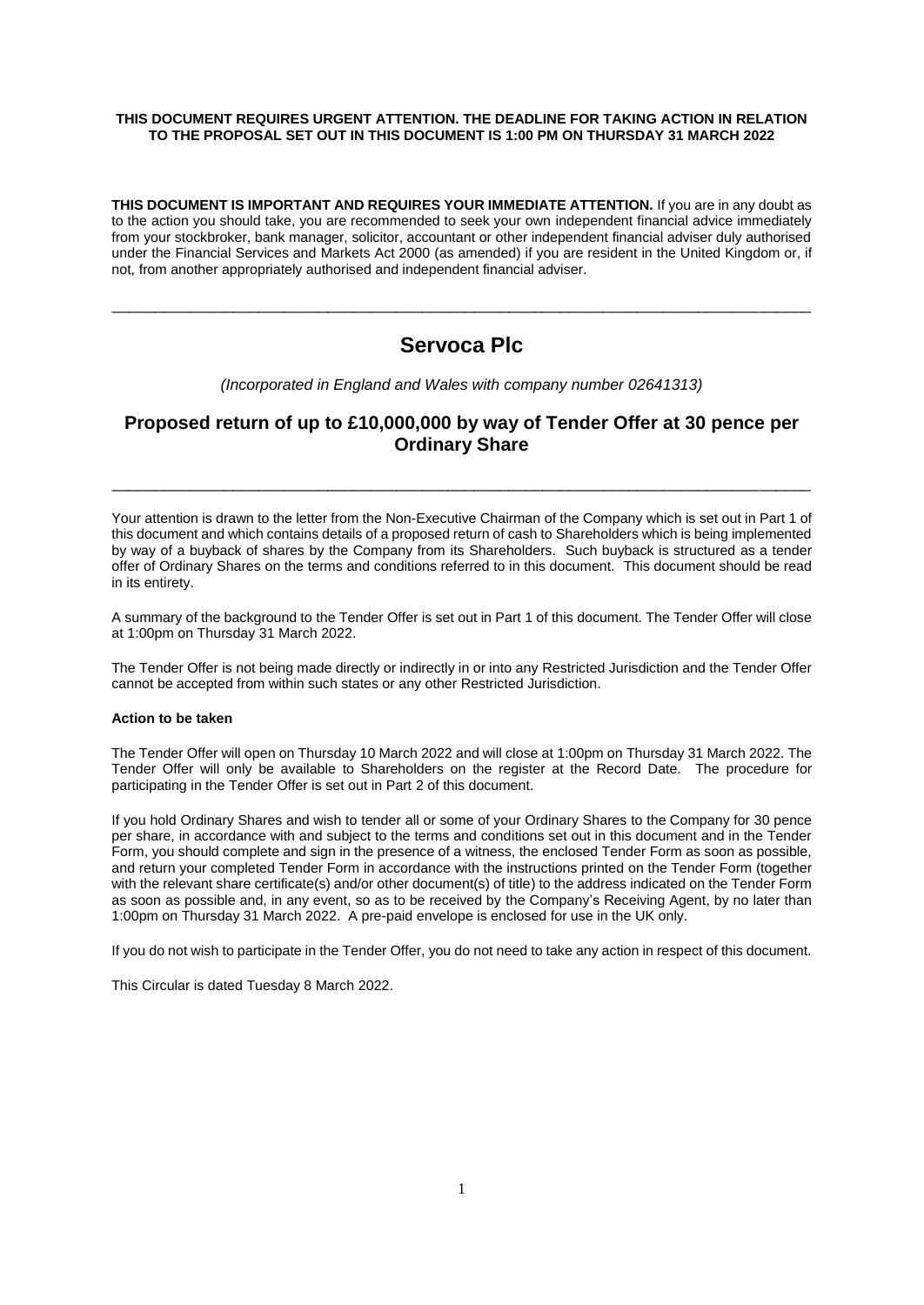# TABLE OF CONTENTS

# Page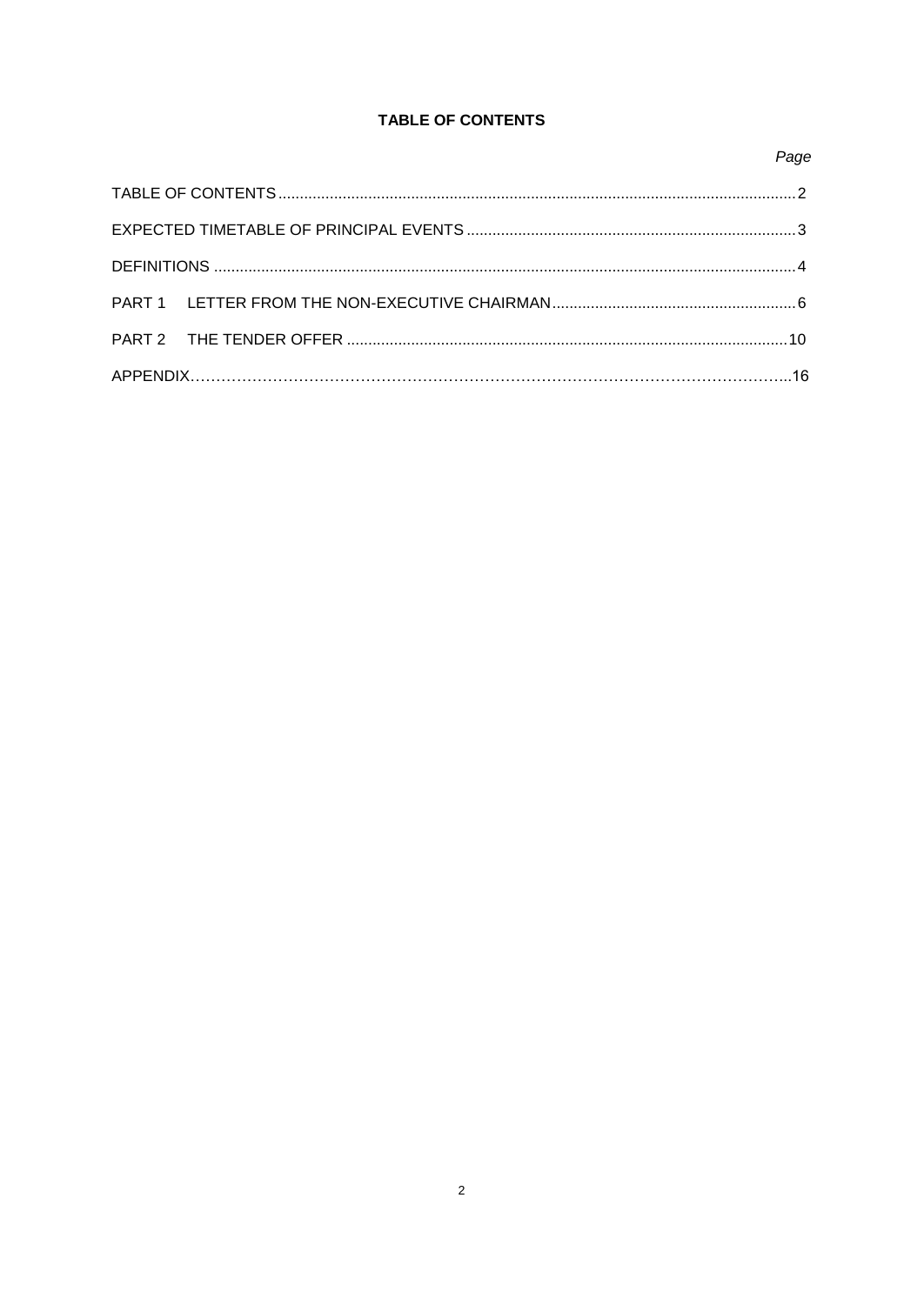# **EXPECTED TIMETABLE OF PRINCIPAL EVENTS**

The following table sets out an anticipated timeline for the implementation of the Tender Offer.

Shareholders should note that the dates and times are indicative only, and are subject to change. All references to time in this document are to London times, unless otherwise stated.

| Date of this document                                                                                                             | Tuesday 8 March 2022                           |
|-----------------------------------------------------------------------------------------------------------------------------------|------------------------------------------------|
| <b>Tender Offer opens</b>                                                                                                         | Thursday 10 March 2022                         |
| Latest time and date for receipt of Tender Forms and share<br>certificates in relation to the Tender Offer by the Company         | 1:00pm on Thursday 31<br>March 2022            |
| <b>Close of Tender Offer</b>                                                                                                      | 1:00pm on Thursday 31<br>March 2022            |
| <b>Record Date</b>                                                                                                                | Close of business on<br>Thursday 31 March 2022 |
| Anticipated date from which Tender Offer Contract available for<br>inspection                                                     | Tuesday 5 April 2022                           |
| Anticipated date on which a second circular and notice of Annual<br><b>General Meeting to be sent</b>                             | Tuesday 5 April 2022                           |
| Anticipated date of Annual General Meeting at which amongst other<br>things a resolution to approve the share buyback is proposed | Thursday 28 April 2022                         |
| Anticipated completion date for purchase of Ordinary Shares                                                                       | Friday 29 April 2022                           |
| Anticipated despatch of cheques for Tender Offer proceeds                                                                         | Week commencing 2 May<br>2022                  |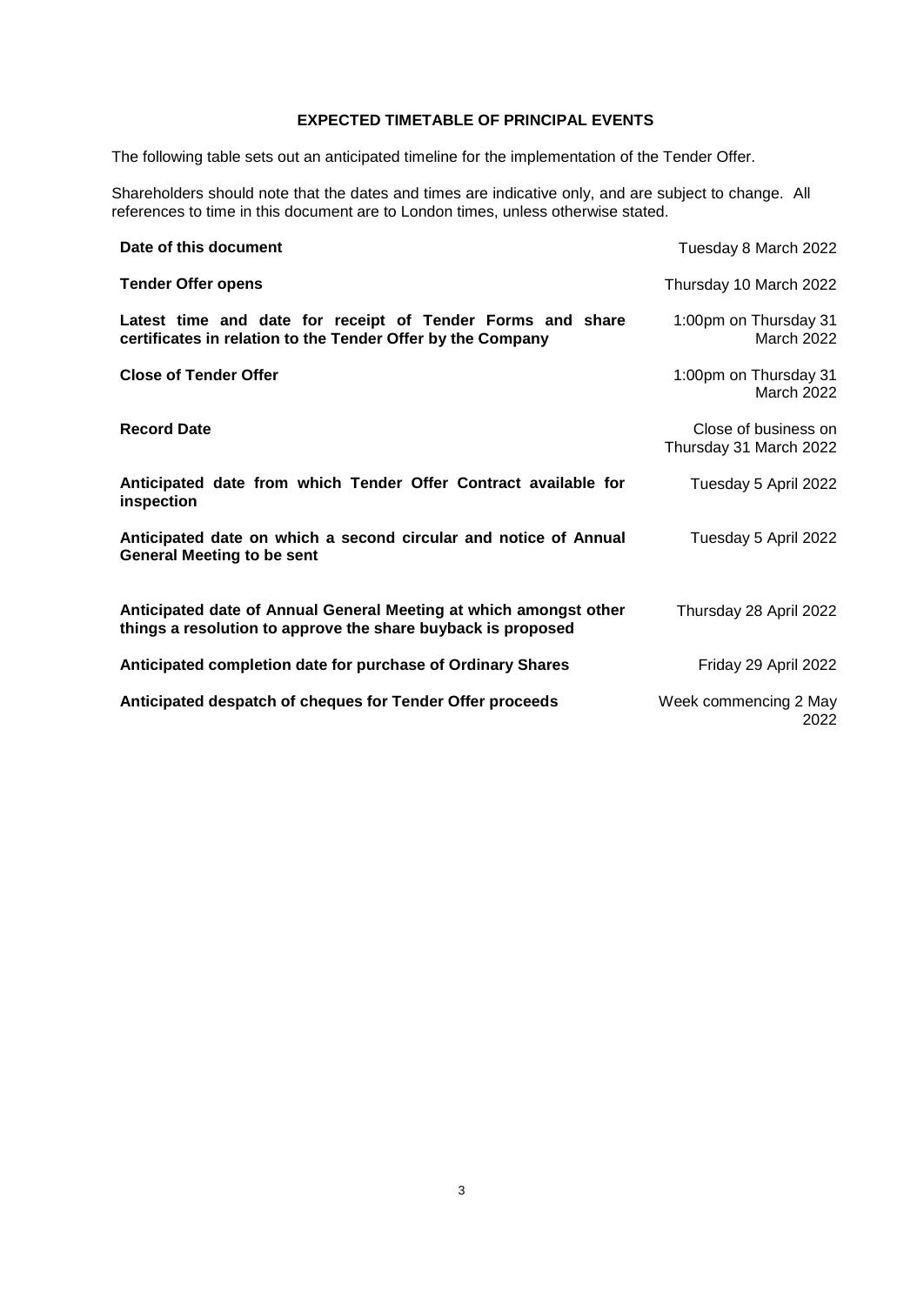# **DEFINITIONS**

The following definitions apply throughout this document and the Tender Form unless the context requires otherwise:

| <b>Accepting Shareholders</b>     | any Shareholder at the Closing Date who has tendered Ordinary Shares<br>pursuant to the Tender Offer by returning a Tender Form to the<br>Company in the manner prescribed in this document                                              |
|-----------------------------------|------------------------------------------------------------------------------------------------------------------------------------------------------------------------------------------------------------------------------------------|
| <b>Board</b>                      | the board of directors of the Company                                                                                                                                                                                                    |
| <b>Business Day</b>               | a day other than a Saturday or Sunday or public holiday in England and<br>Wales on which banks are open in London for general commercial<br>business                                                                                     |
| <b>Buyback Terms</b>              | the terms pursuant to which the Accepting Shareholders' Ordinary<br>Shares shall be purchased by the Company in connection with the<br><b>Tender Offer</b>                                                                               |
| <b>Circular</b>                   | this document                                                                                                                                                                                                                            |
| <b>Closing Date</b>               | 1:00pm Thursday 31 March 2022                                                                                                                                                                                                            |
| Company                           | Servoca Plc a public limited company incorporated in England and<br>Wales with company registration number 02641313 whose registered<br>office is at Kingston House, Towers Business Park, Wilmslow Road,<br>Manchester, England M20 2LD |
| <b>Conditions</b>                 | the conditions of the Tender Offer set out in paragraph 2.1 of Part 2 of<br>this document                                                                                                                                                |
| <b>Directors</b>                  | the directors of the Company                                                                                                                                                                                                             |
| <b>Latest Practicable Date</b>    | 7 March 2022, being the latest practicable date prior to the publication<br>of this Circular                                                                                                                                             |
| <b>Material Adverse Event</b>     | an event or occurrence which in the opinion of the Board has had or<br>reasonably could be expected to have a material adverse effect on the<br>condition (financial or otherwise) of the Company                                        |
| <b>Ordinary Shares</b>            | the issued voting and fully paid ordinary shares of 1 pence each in the<br>capital of the Company                                                                                                                                        |
| <b>Overseas Shareholder</b>       | a Shareholder who is resident in, or a citizen of a jurisdiction outside the<br>United Kingdom                                                                                                                                           |
| pounds sterling or £              | the lawful currency of the United Kingdom                                                                                                                                                                                                |
| <b>Receiving Agent</b>            | the Company's receiving agent Link Group, Central Square, 29<br>Wellington Street, Leeds, LS1 4DL                                                                                                                                        |
| <b>Record Date</b>                | close of business on Thursday 31 March 2022                                                                                                                                                                                              |
| <b>Register</b>                   | the register of members of the Company                                                                                                                                                                                                   |
| <b>Restricted Jurisdiction(s)</b> | jurisdictions of the United States, Canada, Australia, Japan and the<br>Republic of South Africa                                                                                                                                         |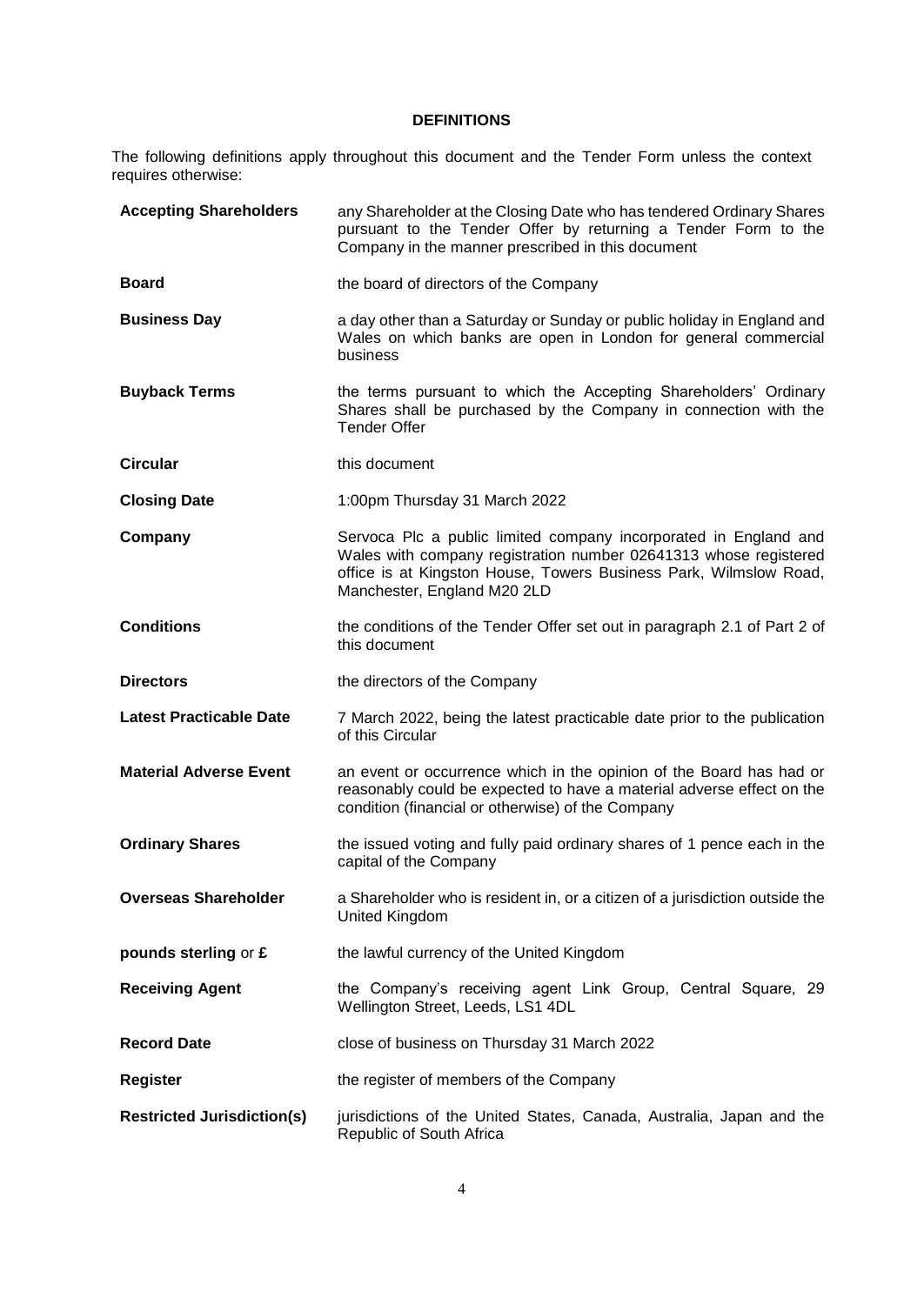| <b>Shareholders</b> | Shareholders of the Company who are on the Register on the Record<br>Date as registered holders of Ordinary Shares and who are not<br>Shareholders subject to the securities laws of a Restricted Jurisdiction. |
|---------------------|-----------------------------------------------------------------------------------------------------------------------------------------------------------------------------------------------------------------|
| <b>Tender Form</b>  | the tender form accompanying this document for use by Accepting<br><b>Shareholders</b>                                                                                                                          |
| <b>Tender Offer</b> | the invitation by the Company to Shareholders to tender for purchase<br>by the Company Ordinary Shares on the terms and subject to the<br>conditions set out in this document and the Tender Form               |
| <b>Tender Price</b> | the tender price of 30 pence per Ordinary Share                                                                                                                                                                 |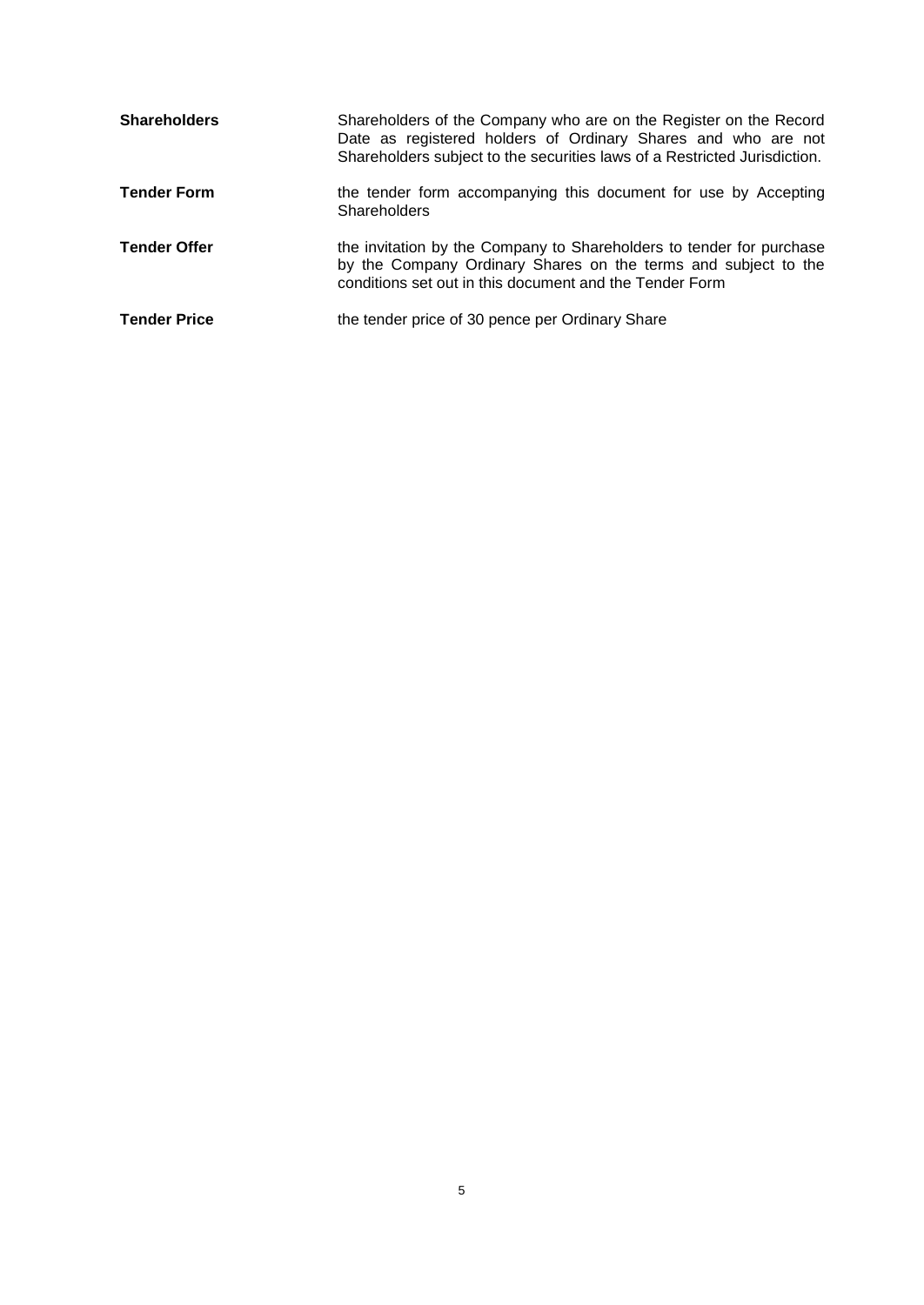# **PART 1**

# **LETTER FROM THE NON-EXECUTIVE CHAIRMAN**

# **Servoca Plc**

 *(Incorporated in England and Wales with company number 02641313)*

Andrew Mark Victor Church John Robert Foley Christopher David Hinton Jonathan Charles Edward Long Emma Jane Sugarman

*Directors: Registered Office:* Kingston House Towers Business Park Wilmslow Road Manchester England M20 2LD

8 March 2022

Dear Shareholder

# **Proposed Tender Offer**

#### *1. Introduction*

The Board has proposed and approved that the Company invite Shareholders to tender all or some of their Ordinary Shares for purchase by the Company pursuant to the terms of the Tender Offer (see paragraph 3 below and Part 2) **at a price of 30 pence per Ordinary Share** (the "**Tender Price**"). The Tender Price represents an increase of 71 per cent. from the average quoted share price of the Ordinary Shares for the 7 days leading up to the date on which the Directors announced their intention to cancel the Company's admission to AIM on 19 June 2018.

If the maximum number of Ordinary Shares under the Tender Offer is acquired by the Company, this will result in an amount of **£10 million** being returned by the Company to the Shareholders.

The purpose of this document is to set out:

- the background to and reasons for the Tender Offer and why the Directors believe the Tender Offer to be in the best interests and for the benefit of the Company and its Shareholders as a whole; and
- the details of the procedure that should be followed by those Shareholders who wish to participate in the Tender Offer.

To enable the Tender Offer to take place, the Company will seek Shareholders' approval of a resolution in respect of the terms of the Tender Offer at the next Annual General Meeting, notice of which will be provided to all Shareholders following the close of the Tender Offer.

#### *2. Background to and reasons for the Tender Offer*

On 19 June 2018, the Board announced the cancellation of the admission of the Company's Ordinary Shares to trading on AIM. At that time, the Board noted that the Ordinary Shares of the Company would no longer be traded on any public market and that, consequently, liquidity and marketability of the Ordinary Shares could be significantly reduced.

The 3-year period since the de-listing from AIM has been materially impacted by the Covid 19 pandemic and the plans of the Board, in particular strategic acquisitions, have been significantly delayed as a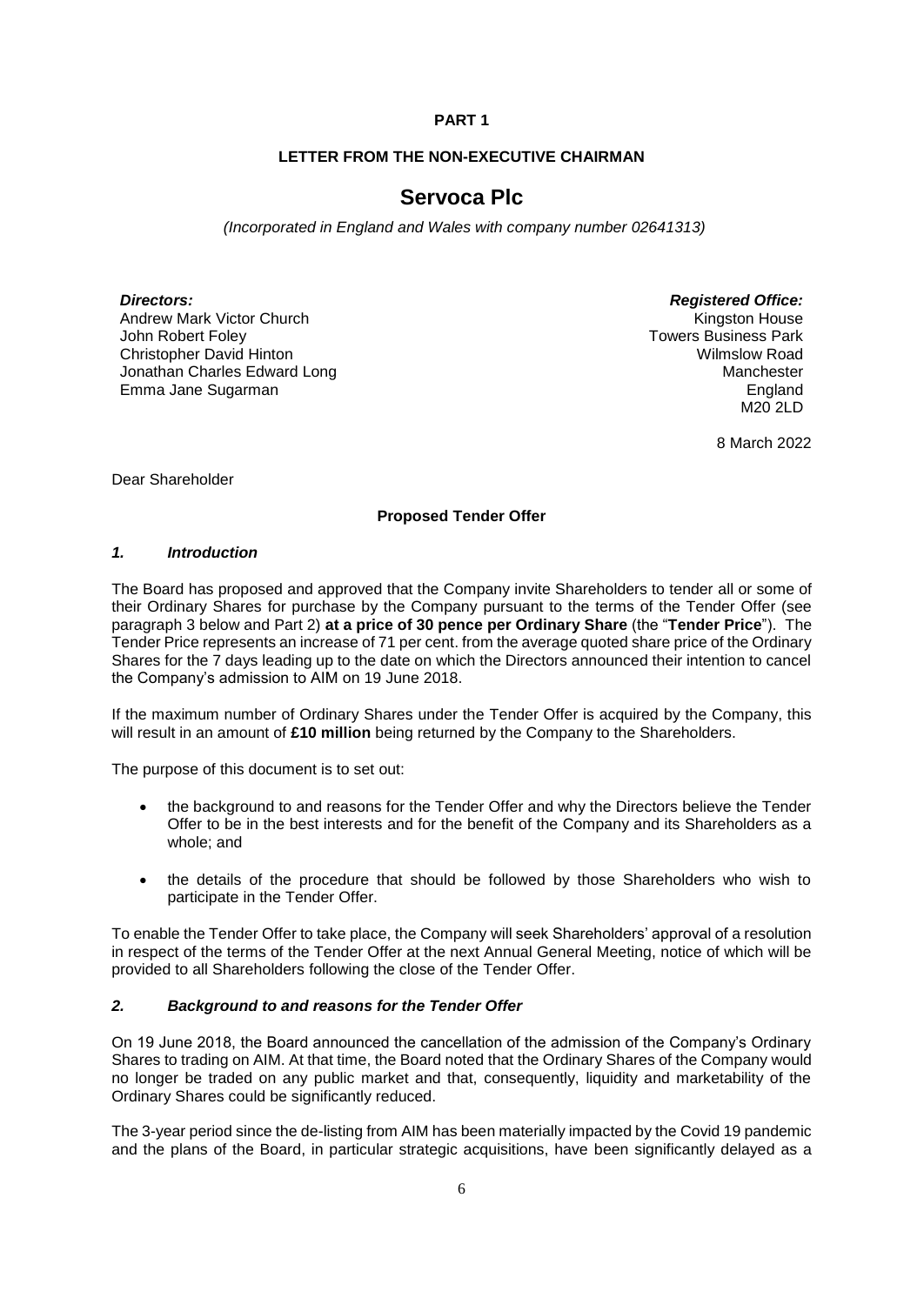result. Whilst market conditions appear to be improving, ongoing uncertainties may continue to delay the Company's ability to provide a return to shareholders for some time.

Future strategic acquisitions remain part of the Board's growth plan. It is the Board's intention that such acquisitions and other organic growth opportunities will be financed through the Company's internally generated resources. As a result, it is the Board's policy that dividends will not be paid for the foreseeable future, a policy supported by the Company's largest shareholder.

With internally generated resources being reinvested in the Company, the Board does not anticipate any further returns to Shareholders for a period of at least 4 years. As a consequence, the Board is offering Shareholders the opportunity to realise all or some of their shareholding by virtue of this Tender Offer.

The Company's ability to propose the Tender Offer has arisen as a result of significant improvements in the management of the Company's working capital which has generated a cash surplus. The Board believes that the Tender Offer will generate the best return for these funds for Shareholders at this time and therefore proposes the Tender Offer on the terms and conditions contained in this document.

## *3. Details of the proposed Tender Offer*

Under the terms of the Tender Offer, the Company is proposing to return up to £10 million to Shareholders by a purchase of their Ordinary Shares by way of a Tender Offer.

The Tender Offer will be open to all Shareholders, being Shareholders on the Register on the Closing Date. Subject to certain conditions (including a resolution in respect of the Tender Offer being passed at the Annual General Meeting), it is expected that Shareholders who successfully tender their Ordinary Shares will be issued cheques in respect of payment for such shares on or about the week commencing 2 May 2022.

Shareholders who wish to participate in the Tender Offer can tender all or some only of their Ordinary Shares for purchase by the Company by completing the Tender Form which accompanies this document and returning it to the Company's Receiving Agent in the manner set out on the Tender Form.

The issued voting share capital of the Company at the Latest Practicable Date was 123,447,580 Ordinary Shares. If the Tender Offer is implemented in full, this will result in the purchase of up to 33,333,333 Ordinary Shares (approximately 27 per cent. of the Ordinary Shares). The Ordinary Share capital of the Company following cancellation of these shares will be 90,114,217.

If the Company receives offers to purchase Ordinary Shares, having together an aggregate value at the Tender Price in excess of £10 million, each Shareholder that has tendered their Ordinary Shares for purchase by the Company pursuant to the Tender Offer shall have their acceptances scaled back on a basis of the number of Ordinary Shares tendered by them, pro rated to the aggregate number of Ordinary Shares tendered by all Shareholders.

Subject to the satisfaction or waiver of the conditions set out in Part 2 of this document, the Company shall pay each Shareholder the Tender Price for each issued Ordinary Share that it purchases from that Shareholder, free of commissions and dealing charges.

Shareholders do not have to tender any Ordinary Shares if they do not wish to do so. Any voting rights and rights to share in the profits of the Company of Shareholders who do not tender their Ordinary Shares will be unaffected, although Shareholders should note that the proportion of voting rights, and the extent to which a Shareholder may share in the profits of the Company, will be affected by the number of Ordinary Shares purchased by the Company and cancelled pursuant to the Tender Offer.

The Directors reserve the right to cease proceeding with the Tender Offer at any time prior to the Closing Date if they conclude that its implementation is no longer in the interests of the Company and/or the Company's Shareholders as a whole.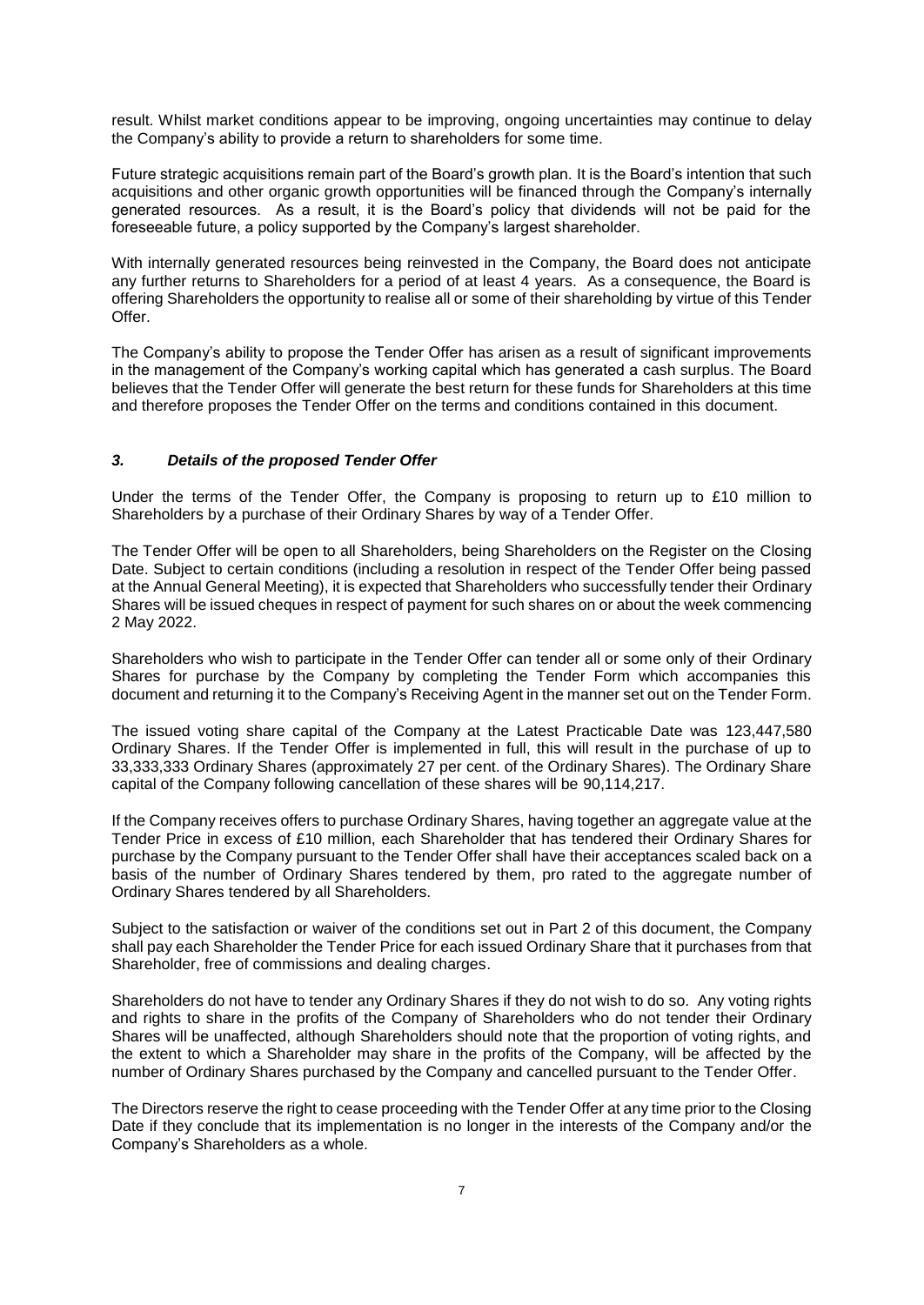You should read the remainder of this document carefully, and in particular, consider the actions you may wish to take. Full details of the Tender Offer, including the terms and conditions on which it is made, are set out in Part 2 of this document.

# *4. Majority shareholder participation in the Tender Offer*

Hawk Investment Holdings Limited and related parties (through holdings in Hawk Investment Holdings Limited, Southwind Limited, Groundlinks Limited, Seraffina Holdings Limited, Retro Grand Limited and Ropemaker Nominees Limited) ("**Hawk**") currently hold, in aggregate, 79,318,302 Ordinary Shares, representing approximately 64 per cent. of the issued voting Ordinary Share capital. Hawk has irrevocably undertaken to the Company to tender 19,318,302 of its holding of Ordinary Shares pursuant to the terms and conditions of the Tender Offer.

In addition, Hawk has also irrevocably undertaken not to tender its remaining Ordinary Shares in order to provide other Shareholders with a meaningful opportunity to sell their holdings. Whilst not tendering the balance of its shareholding Hawk has also indicated that it will support the proposed buyback of Ordinary Shares and vote in favour of any related resolution.

In light of the number of shares held by Hawk which will not be tendered, the amount of the proposed return of up to £10 million available to Accepting Shareholders will guarantee the right to sell a minimum of 53% of their respective shareholding if all Shareholders were to participate in the Tender Offer. A higher percentage may be available to be bought back subject to the take up of and level of participation in the Tender Offer.

## *5. Results to 31 December 2021 and Current Trading*

Following a change to the Company's year end, the accounts to 31 December 2021 will be for an extended 15-month period. Unaudited consolidated financial statements, together with the Chairman's and CEO's Report for this period are set out in the Appendix to this document and show revenue of £96.8 million, Gross Profit of £22.1 million and Profit Before Tax of £4.8 million.

The Group's Education Recruitment division is currently seeing stronger demand than it would normally expect at this point in the academic year as a result of absences related to Covid. This additional demand is expected to be transitory and should subside following the withdrawal of the legal requirement for self-isolation and as Covid infection rates continue to fall.

In our Healthcare businesses market conditions remain uncertain with reduced candidate availability restricting our ability to fulfil demand. It is not clear when these conditions will change.

#### *6. Overseas Shareholders*

The attention of Shareholders who are resident in a Restricted Jurisdiction is drawn to the section headed ''Overseas Shareholders'' in paragraph 3 of Part 2 of this document. For legal reasons Shareholders in any Restricted Jurisdiction are unable to participate in the Tender Offer.

# *7. Action to be taken*

The Tender Offer will be open to all Shareholders on the Register on the Closing Date, who are not subject to the securities laws of a Restricted Jurisdiction.

If you are a Shareholder and you wish to tender all or any part of your Ordinary Shares to the Company for 30 pence per share, in accordance with and subject to the terms and conditions set out in this document and in the Tender Form, you should complete and sign (in the presence of a witness) the enclosed Tender Form as soon as possible, and return your completed Tender Form to the Receiving Agent at the address indicated on the Tender Form as soon as possible and, in any event, so as to be received by the Receiving Agent by no later than 1:00pm on Thursday 31 March 2022.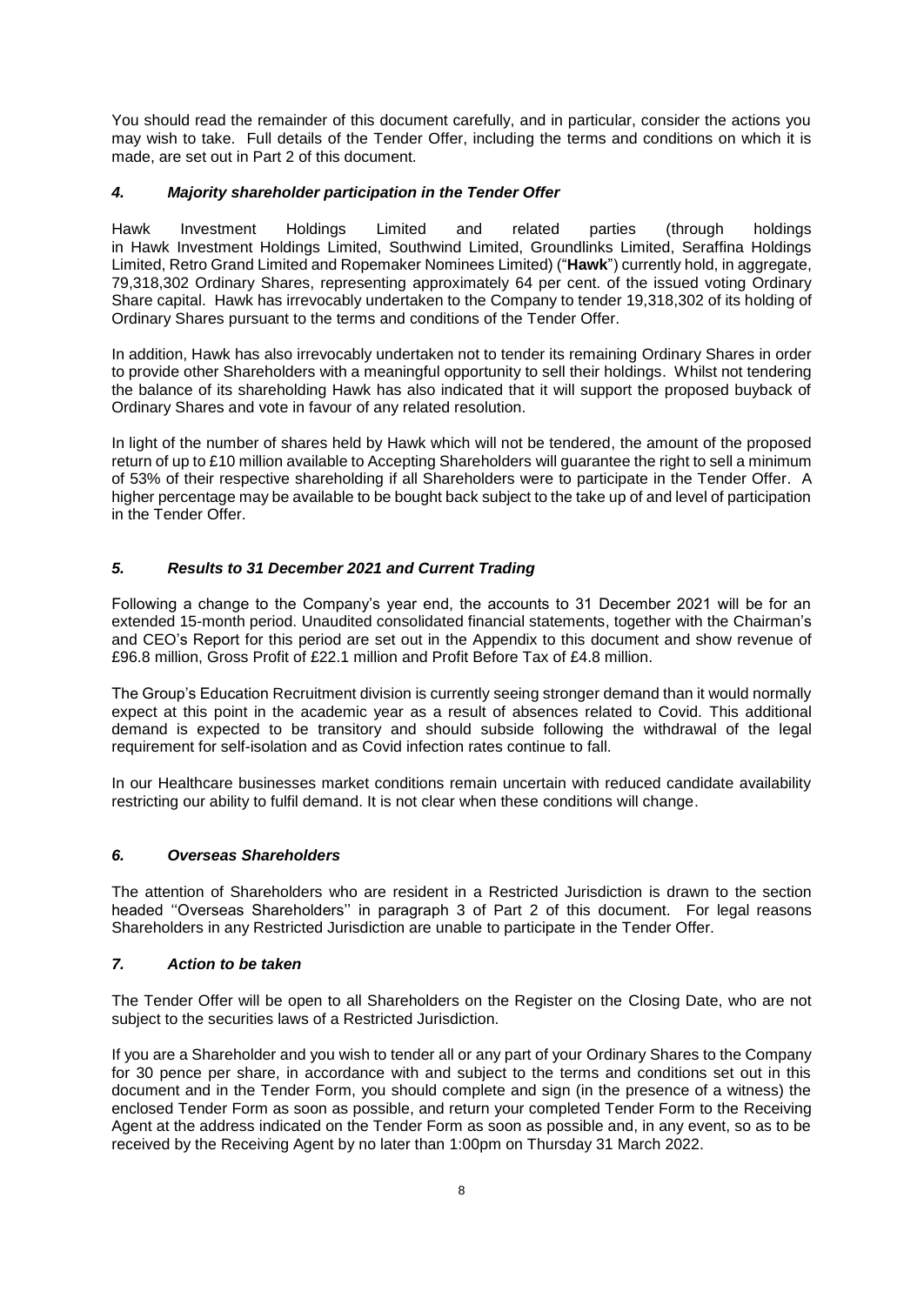Shareholders should note that the completion of the Tender Form will constitute the appointment of the Directors of the Company as their agent and attorney for the purpose of implementing the Tender Offer.

# *8. Conclusion*

Whether or not Shareholders decide to tender all or any of their Ordinary Shares will depend, among other things, on their view of the Company's prospects and their own individual circumstances, including their tax position. Shareholders are recommended to consult their duly authorised independent advisers and make their own decision.

The Directors would like to thank Shareholders for their continued support for the business.

Yours faithfully

# **John Foley**

*Non-Executive Chairman*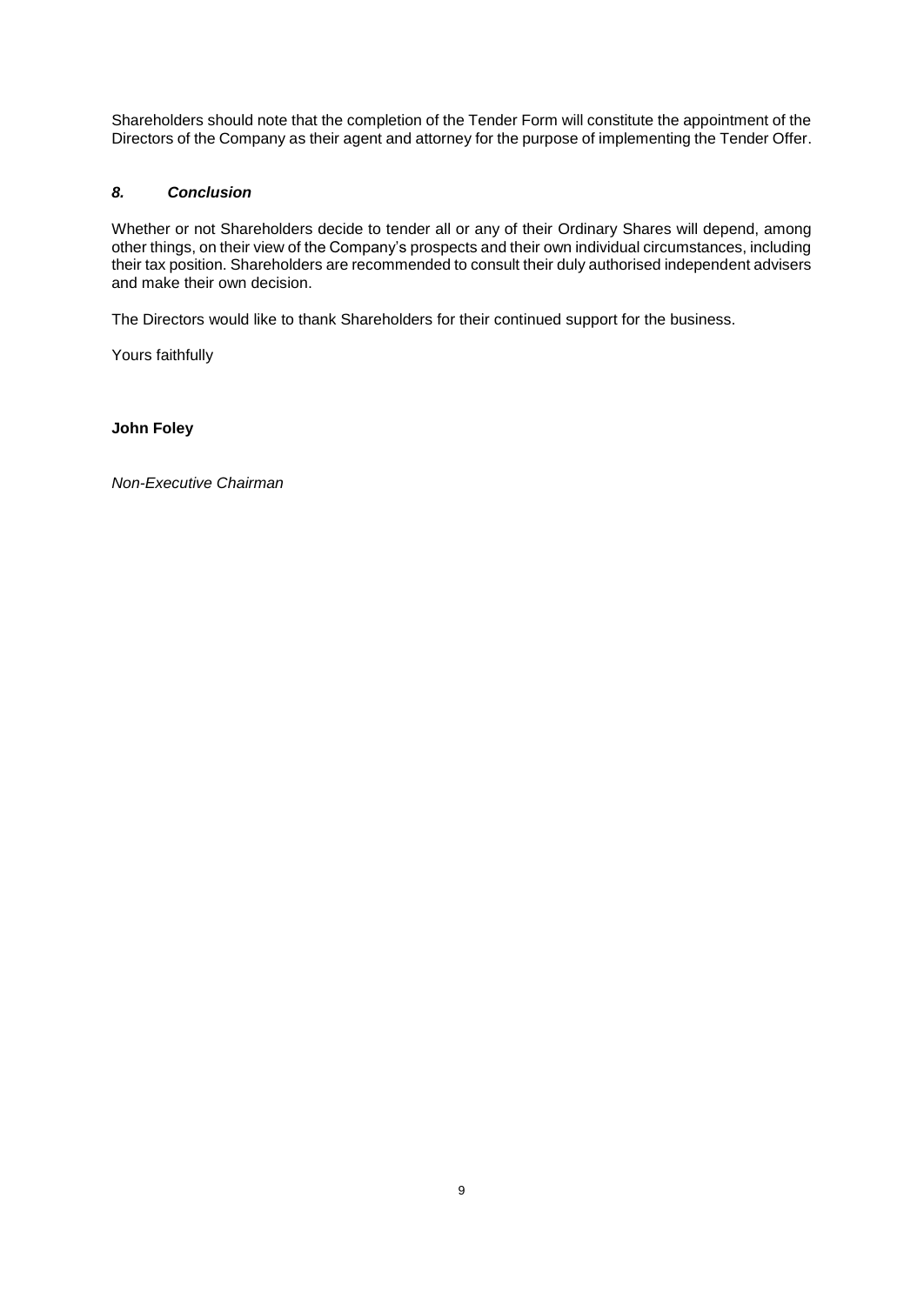# **PART 2**

# **THE TENDER OFFER**

# **1 Introduction**

1.1 Shareholders on the Register on the close of the Tender Offer are hereby invited to tender their Ordinary Shares for purchase by the Company. The Tender Offer is to be effected by the purchase by the Company of Ordinary Shares from Shareholders, on the terms and subject to the conditions set out in this document and in the accompanying Tender Form which together form the Buyback Terms.

## **2 Terms and conditions of the Tender Offer**

- 2.1 The Tender Offer is conditional upon:
	- (i) the holders of more than 50 per cent. of the nominal value of the Ordinary Shares in the Company approving the Buyback Terms by way of a poll vote at an Annual General Meeting, which shall be convened following the Closing Date, and in determining whether such percentage has been reached there shall be:
		- (a) **excluded** any Shareholder exercising voting rights carried by any Ordinary Shares which are offered and to be bought back pursuant to the Buyback Terms;
		- (b) **included** any such Shareholder referred to in (a) above, where that Shareholder exercises its voting rights carried by any remaining Ordinary Shares held by them and which are not offered and are not to be bought back pursuant to the Buyback Terms; and
		- (c) **included** any Shareholder exercising voting rights carried by any Ordinary Shares which are not offered and are not to be bought back pursuant to the Buyback Terms; and
	- (ii) the Tender Offer not being terminated in accordance with its terms including but not limited to, in accordance with paragraph 2.2 and paragraph 2.18

## (being together the "**Conditions**").

- 2.2 The Company will not purchase any Ordinary Shares pursuant to the Tender Offer unless all the Conditions have been satisfied. The Conditions may not be waived by the Company. If the Conditions are not satisfied by the date of the Annual General Meeting (or such later time as the Company may in its absolute discretion determine), the Tender Offer will not proceed and will lapse.
- 2.3 Shareholders who wish to tender all or some only of their Ordinary Shares for purchase by the Company in accordance with the terms of the Tender Offer may do so by completing the Tender Form which accompanies this document, and returning it to the Company's Receiving Agent in the manner set out in paragraph 4 of this Part 2.
- 2.4 The total number of Ordinary Shares that will be purchased pursuant to the Tender Offer by the Company will not exceed 33,333,333 Ordinary Shares, equivalent to a maximum total amount payable by the Company of £10 million.
- 2.5 If the Company receives acceptances in respect of the Tender Offer for Ordinary Shares having together an aggregate Tender Price in excess of £10 million, each Shareholder that has accepted the Tender Offer in respect of their Ordinary Shares shall have their acceptances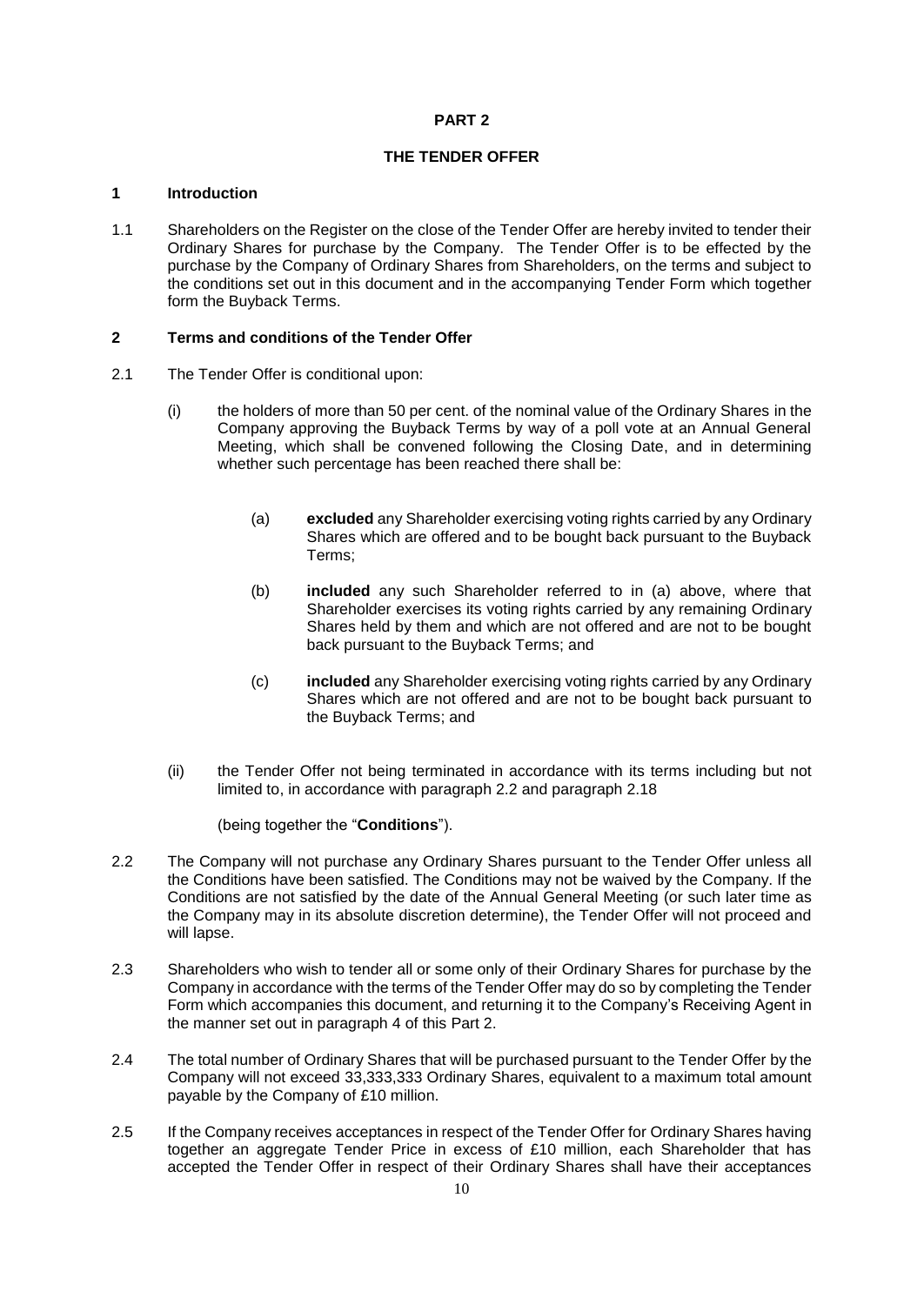scaled back on a basis of the number of Ordinary Shares detailed on their Tender Form, pro rated to the aggregate number of Ordinary Shares tendered by all Shareholders for purchase by the Company. Any pro rated entitlements will be rounded down to the nearest whole number. Any fractional entitlements will be disregarded in calculating Shareholders' pro rata entitlements.

- 2.6 Tender Forms once duly completed and submitted to the Receiving Agent will become irrevocable and cannot be withdrawn. All questions as to the validity of tenders (including time of receipt) will be determined by the Company in its absolute discretion, which determination shall be final and binding (except as otherwise required under applicable law). Neither the Company nor any other person will be obliged to give notice of any defects or irregularities in any tender (or under any Tender Form) and none of them will incur any liability for failure to give any such notice.
- 2.7 The Tender Offer will close at 1:00pm on Thursday 31 March 2022 and no Tender Forms received after that time will be accepted.
- 2.8 All or any part of a Shareholder's Ordinary Shares may be tendered. Only whole numbers of Ordinary Shares may be tendered. Any Ordinary Shares tendered and purchased by the Company will be sold by the Shareholder to the Company fully paid and free from all liens, charges, equitable interests and encumbrances, and with all rights attaching to the same. Such Ordinary Shares will subsequently be cancelled and will not rank for any dividends, distribution or other equity related rights declared by the Company after that date.
- 2.9 It is a requirement that tenders of Ordinary Shares must be made on the accompanying Tender Form, duly completed in accordance with the instructions set out below and in the Tender Form, which constitutes part of the terms of the Tender Offer. Such tenders will only be valid when the procedures contained in this document and in the Tender Form are complied with (save where the Company, acting in its absolute discretion, decides otherwise).
- 2.10 The Tender Offer and all tenders pursuant to the Tender Offer will be governed by and construed in accordance with English law and the delivery of a Tender Form will constitute submission to the jurisdiction of the English courts.
- 2.11 The Company anticipates that Shareholders shall be informed as to the results of the Tender Offer around 29 April 2022.
- 2.12 All documents and remittances sent by or to Shareholders will be sent or made (as the case may be) at the risk of the person entitled thereto. In the event that the Tender Offer does not become unconditional and lapses then Tender Forms will be returned by post not later than five Business Days after the date of such lapse.
- 2.13 If only part of a holding of Ordinary Shares is tendered pursuant to the Tender Offer, the relevant Shareholder will be entitled to receive a certificate in respect of the unsold Ordinary Shares. Certificates will not be issued in respect of Ordinary Shares purchased by the Company pursuant to the Tender Offer.
- 2.14 Further copies of the Tender Form may be obtained on request from the Company's Receiving Agent by telephone on 0371 664 0321, at Corporate Actions, Link Group, Central Square, 29 Wellington Street, Leeds LS1 4DL. Calls are charged at the standard geographic rate and will vary by provider. Calls outside the United Kingdom will be charged at the applicable international rate. Lines are open between 9.00 a.m. to 5.30 p.m., Monday to Friday excluding public holidays in England and Wales. Please note that Link Group cannot provide any financial, legal or tax advice and calls may be recorded and monitored for security and training purposes.
- 2.15 All questions as to the number of Ordinary Shares tendered, the price to be paid therefore and the validity, form, eligibility (including the time of receipt) and acceptance for payment of any tender of Ordinary Shares will be determined by the Company in its sole discretion, whose determination shall be final and binding (except as otherwise required under applicable law).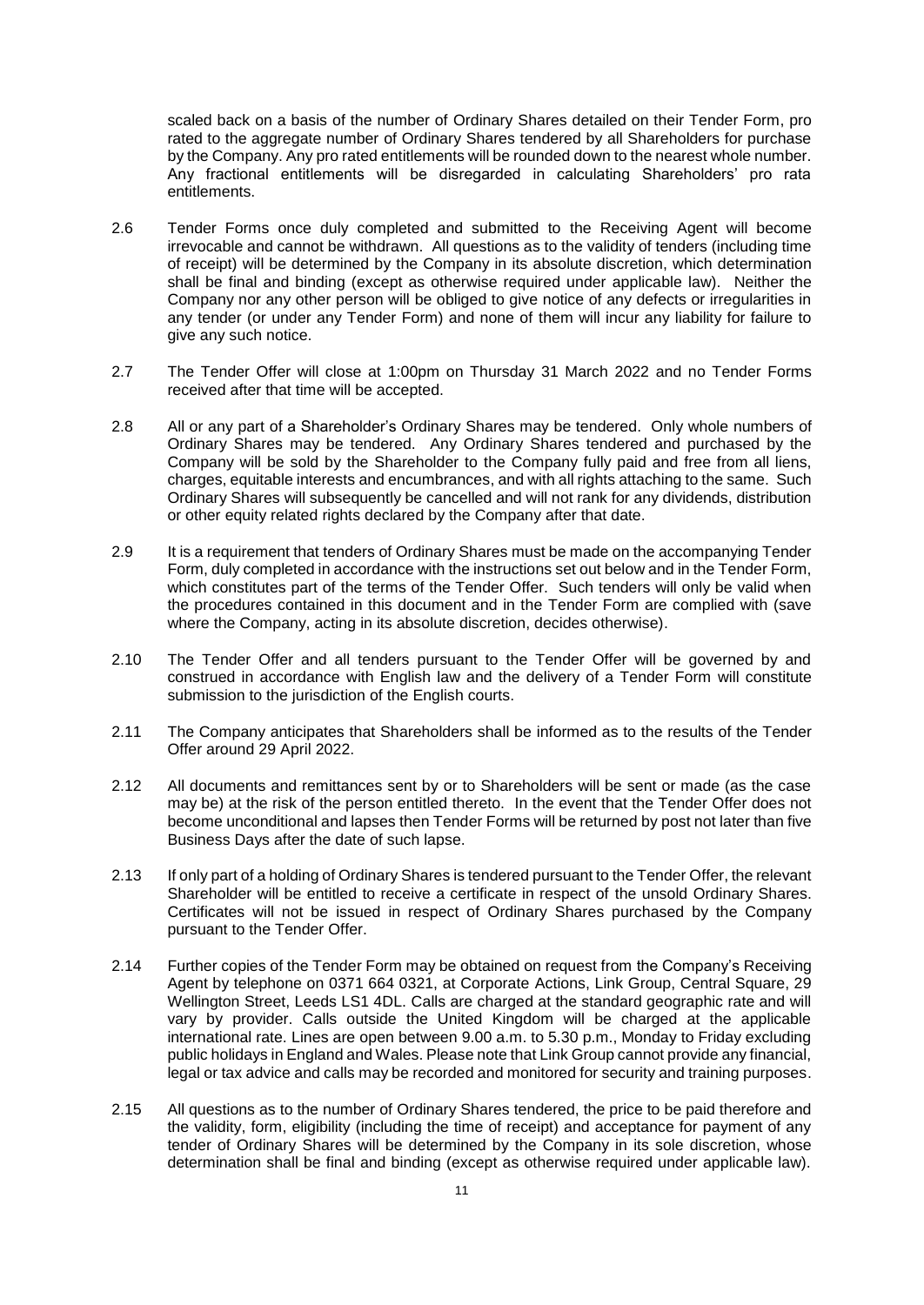The Company reserves the absolute right to reject any or all tenders from Shareholders which it determines not to be in proper form or the acceptance or payment for which may, in the opinion of the Company, be unlawful. The Company also reserves the absolute right to waive any defect or irregularity in the tender of any particular Ordinary Shares or any particular holder thereof. Unless the Company otherwise determines, no tender of Ordinary Shares will be deemed to be validly made until all defects or irregularities have been cured or waived. In the event of a waiver, the consideration under the Tender Offer will not be despatched until after the Tender Form is complete in all respects and has been duly and validly received by the Company at the address of the Receiving Agent as set out in the Tender Form.

- 2.16 Ordinary Shares purchased by the Company pursuant to the Tender Offer shall be purchased free of commissions and dealing charges.
- 2.17 The failure of any person to receive a copy of this document or the Tender Form shall not invalidate any aspect of the Tender Offer.
- 2.18 The Directors reserve the right to not proceed with the Tender Offer if they conclude, at any time prior to informing the Company's Shareholders of the results of the Tender Offer, that its implementation is no longer in the interests of the Company and/or its Shareholders as a whole, or if the Directors resolve that there has occurred a Material Adverse Event.

#### **3 Overseas Shareholders**

- 3.1 The making of the Tender Offer in or to persons who are citizens or nationals of or resident in, a Restricted Jurisdiction, or in or to custodians, nominees or trustees for citizens, nationals or residents of a Restricted Jurisdiction, may be prohibited or affected by the laws of the relevant overseas jurisdiction. Overseas Shareholders should inform themselves about and observe any applicable legal requirements. It is the responsibility of any Overseas Shareholder wishing to tender issued Ordinary Shares to satisfy himself as to the full observance of the laws of the relevant jurisdiction in connection therewith, including the obtaining of any governmental, exchange control or other consents which may be required, the compliance with other necessary formalities and the payment of any transfer or other taxes or other requisite payments due in such jurisdiction. Any Overseas Shareholder will be responsible for payment of any such transfer or other taxes or other requisite payments due by whomsoever payable and the Company and any person acting on its behalf shall be fully indemnified and held harmless by such Shareholder for any such transfer or other taxes or other requisite payments.
- 3.2 No steps have been taken to qualify the Tender Offer or to authorise the extending of the Tender Offer or the distribution of the Tender Form in any Restricted Jurisdiction.
- 3.3 In particular, the Tender Offer is not being made directly or indirectly in or into any Restricted Jurisdiction by the use of the mail or by any means or instrumentality (including, without limitation, facsimile transmission, telex, and telephone) or interstate or foreign commerce, or any facility of a national securities exchange in each case of any Restricted Jurisdiction, and the Tender Offer cannot be accepted by any such use, means, instrumentality or facility or from within any Restricted Jurisdiction.

Accordingly, copies of this document, the Tender Forms and any related documents are not being and must not be mailed into any Restricted Jurisdiction, including to Shareholders with registered addresses in any Restricted Jurisdiction or to persons who are custodians, nominees or trustees holding Ordinary Shares for persons in any Restricted Jurisdiction.

Persons receiving such documents (including, without limitation, custodians, nominees and trustees) should not distribute, send or mail them into any Restricted Jurisdiction or use such mails or any such means, instrumentality or facility in connection with the Tender Offer, and so doing may render invalid any related purported acceptance of the Tender Offer. Persons wishing to accept the Tender Offer should not use such mails or any such means, instrumentality or facility for any purpose directly or indirectly relating to acceptance of the Tender Offer. Envelopes containing Tender Forms should not be postmarked in, or otherwise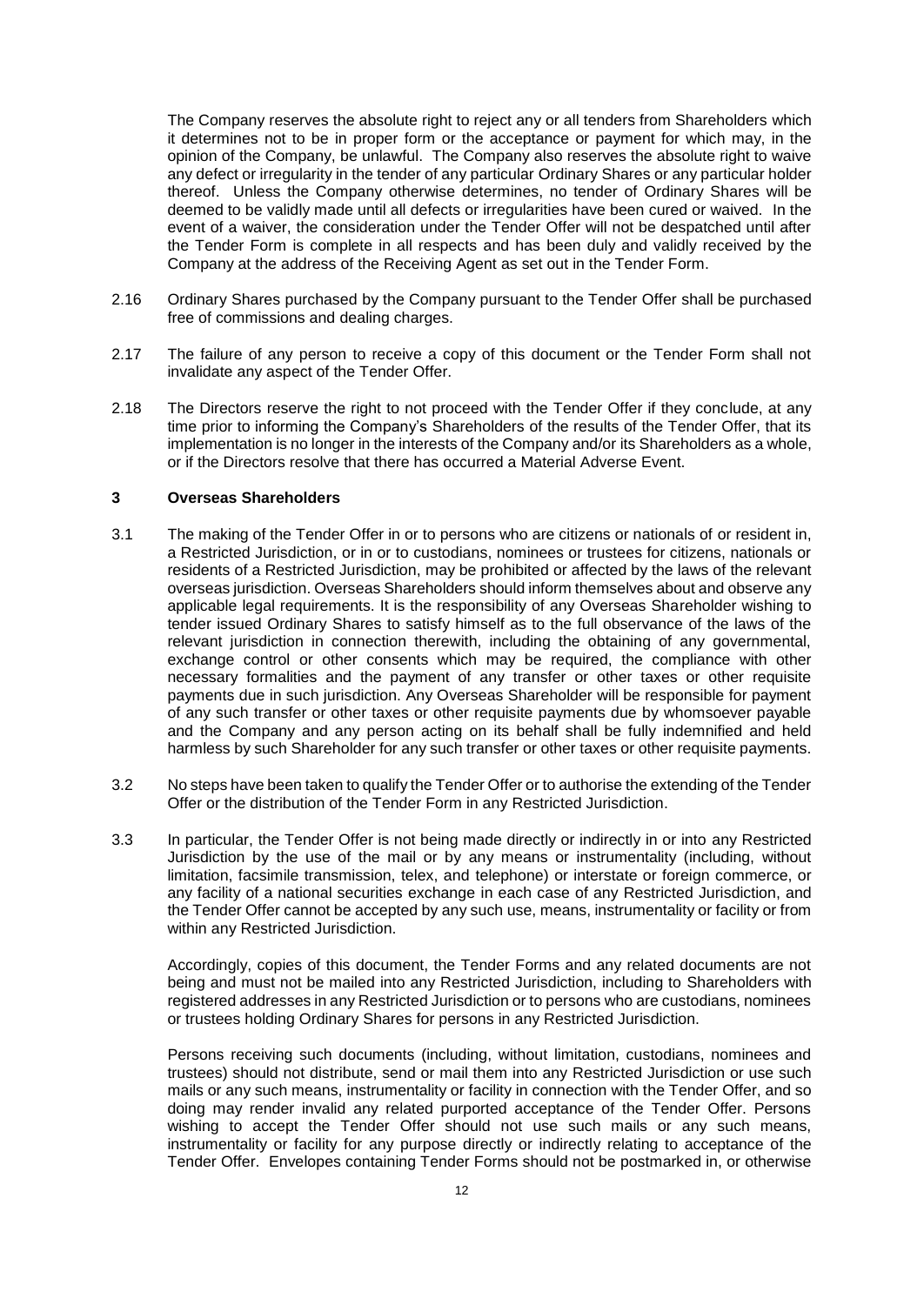dispatched from, any Restricted Jurisdiction and all Accepting Shareholders must provide addresses outside any Restricted Jurisdiction for the remittance of cash or return of Tender Forms and/or issue of share certificates.

- 3.4 If, in connection with making the Tender Offer, notwithstanding the restrictions described above, any person (including, without limitation, custodians, nominees and trustees), whether pursuant to a contractual or legal obligation or otherwise, forwards this document, the Tender Form or any related documents, in, into or from any Restricted Jurisdiction or uses the mails of, or any means or instrumentality (including, without limitation, facsimile transmission, telex and telephone) of interstate or foreign commerce of, or any facility of a national securities exchange of any Restricted Jurisdiction in connection with such forwarding, such persons should (i) inform the recipient of such fact; (ii) explain to the recipient that such action may invalidate any purported acceptance by the recipient; and (iii) draw the attention of the recipient to this paragraph.
- 3.5 The provisions of this paragraph 3 and any other terms of the Tender Offer relating to Overseas Shareholders may be waived, varied or modified as regards specific Shareholders or on a general basis by the Company in its absolute discretion but only if the Company is satisfied that such waiver, variation or modification will not constitute or give rise to a breach of applicable securities or other law.
- 3.6 The provisions of this paragraph headed "Overseas Shareholders" supersede any terms of the Tender Offer inconsistent herewith.

**Overseas Shareholders should inform themselves about and observe any applicable or legal regulatory requirements. If you are in any doubt about your position, you should consult your professional adviser in the relevant territory.**

#### **4 Procedure for tendering**

- 4.1 To tender your Ordinary Shares for purchase by the Company you must complete and sign (in the presence of a witness) your Tender Form.
- 4.2 Your completed, signed and witnessed Tender Form should be sent either by post or (during normal business hours only) by hand to the Receiving Agent at Corporate Actions, Link Group, Central Square, 29 Wellington Street, Leeds LS1 4DL as soon as possible and, in any event, so as to be received by not later than 1:00pm (London time) on Thursday 31 March 2022. No tenders received after that time will be accepted, save in the absolute discretion of the Company. No acknowledgement of receipt of documents will be given.
- 4.3 Any Tender Form received in an envelope postmarked in any Restricted Jurisdiction or otherwise appearing to the Company or its agents to have been sent from any of those jurisdictions may be rejected as an invalid tender by the Company in its absolute discretion.
- 4.4 Shareholders are reminded that under the terms of the Tender Offer once a tender is made, it is irrevocable.

#### **5 Validity of tenders**

#### *5.1 Tender Forms*

The Company reserves the right to treat as valid only those Tender Forms which are received entirely in order by 1:00pm on Thursday 31 March 2022.

#### *5.2 General*

Notwithstanding the completion of a valid Tender Form, the Tender Offer may lapse in accordance with the Terms and Conditions set out in this Part 2.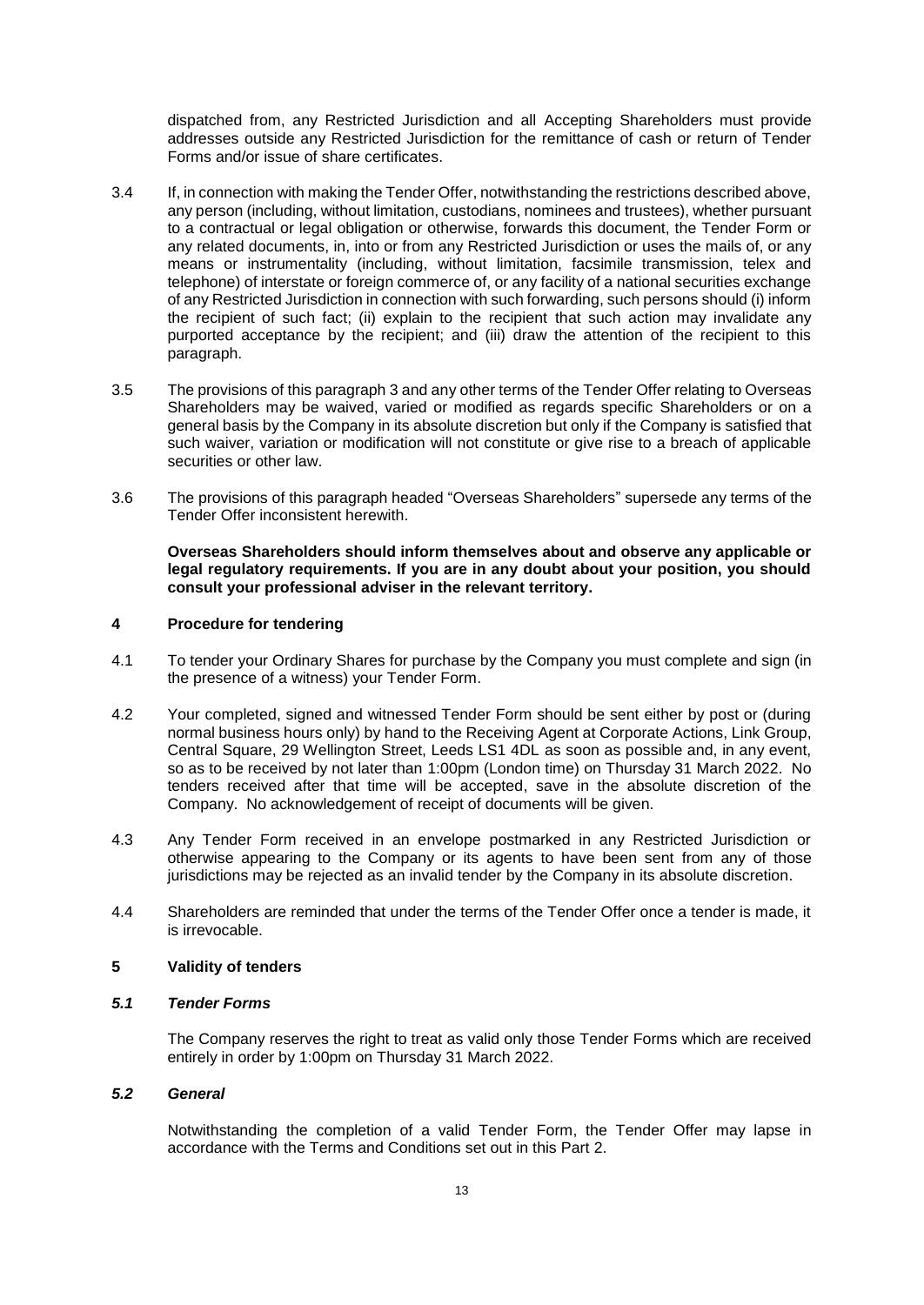The decision of the Company as to which Ordinary Shares have been validly tendered shall be conclusive and binding on all shareholders of the Company.

If you are in any doubt as to how to complete the Tender Form please contact the Company's Receiving Agent by telephone on 0371 664 0321, or at Corporate Actions, Link Group, Central Square, 29 Wellington Street, Leeds LS1 4DL. Calls are charged at the standard geographic rate and will vary by provider. Calls outside the United Kingdom will be charged at the applicable international rate. Lines are open between 9.00 a.m. to 5.30 p.m., Monday to Friday excluding public holidays in England and Wales. Please note that Link Group cannot provide any financial, legal or tax advice and calls may be recorded and monitored for security and training purposes.

Shareholders should note that once they have tendered their Ordinary Shares for purchase by the Company under the Tender Offer, those Ordinary Shares may not be sold, transferred charged or otherwise disposed of.

#### **6 Settlement**

Settlement of the consideration to which any Shareholder is entitled pursuant to valid tenders is anticipated to be made on or around the week commencing 2 May 2022, and will be despatched by the Company by first class post to the person or agent whose name and address (outside of a Restricted Jurisdiction) is set out in the Tender Form or, if none is set out, to the registered address of the tendering Shareholder or, in the case of joint holders, the address of the first named. All payments will be made in pounds sterling by cheque drawn on a branch of a UK clearing bank.

## **7 Tender Forms**

Each Shareholder by whom, or on whose behalf, a Tender Form (as the case may be) is executed, irrevocably undertakes, represents, warrants and agrees to and with the Company (so as to bind him, his personal representatives, heirs, successors and assigns) that:

- (i) the execution of the Tender Form shall constitute an offer to sell to the Company such number of Ordinary Shares as are detailed in the Tender Form, on and subject to the terms and conditions set out or referred to in this document and the Tender Form which together form the Buyback Terms, and that, once lodged, such tender shall be irrevocable;
- (ii) such Shareholder has full power and authority to tender, sell, assign or transfer the Ordinary Shares in respect of which such offer is accepted, together with all rights attaching thereto (subject to such Ordinary Shares being issued to the Shareholder) and, when the same are purchased by the Company, the Company will acquire such Ordinary Shares with full title guarantee and free from all liens, charges, encumbrances, equitable interests, rights of pre-emption or other third party rights of any nature and together with all rights attaching thereto, on or after the date of completion of the purchase of such Ordinary Shares including the right to receive all dividends and other distributions declared, paid or made after that date;
- (iii) the execution of the Tender Form will, subject to the Tender Offer becoming unconditional and in connection with those Ordinary Shares in respect of which such offer is accepted, constitute the irrevocable appointment of any director or officer of the Company as such Shareholder's attorney and/or agent, and an irrevocable instruction to such attorney and/or agent to complete and execute all or any instruments of transfer and/or other documents at the attorney's and/or agent's discretion in relation to such Ordinary Shares in respect of which such offer is accepted, in favour of the Company or such other person or persons as the Company may direct and to deliver such instrument(s) of transfer and/or other documents at the discretion of the attorney and/or agent, together with the share certificate(s) and/or other document(s) relating to such Ordinary Shares, for registration within six months of the Tender Offer becoming unconditional and to do all such other acts and things as may in the opinion of such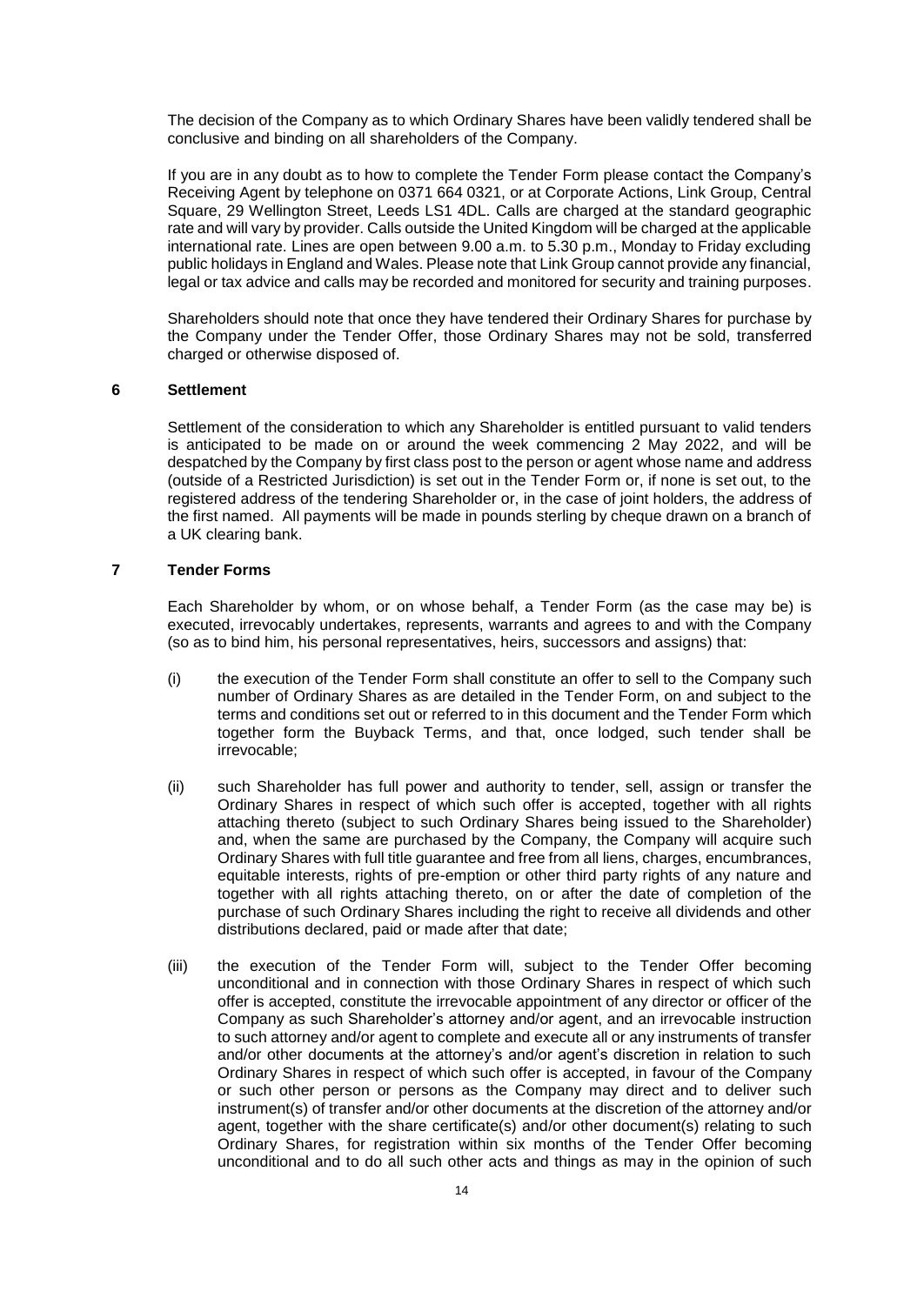attorney and/or agent be necessary or expedient for the purpose of, or in connection with, the Tender Offer and to vest in the Company or such other person(s) as the Company may direct such Ordinary Shares;

- (iv) such Shareholder agrees to ratify and confirm each and every act or thing which may be done or effected by the Company or any of its directors or any person nominated by the Company in the proper exercise of its or his or her powers;
- (v) the provisions of the Tender Form shall be deemed to be incorporated into the terms and conditions of the Tender Offer;
- (vi) the delivery of a Tender Form will constitute agreement by such Shareholder that any purchase from that Shareholder of Ordinary Shares by the Company pursuant to the Tender Offer will be subject to laws applicable in England, including the provisions of the Companies Act 2006, together with any other applicable rules and regulations;
- (vii) such Shareholder shall do all such acts and things as shall be necessary or expedient and execute any additional documents deemed by the Company to be desirable, in each case to complete the purchase of the Ordinary Shares and/or to perfect any of the authorities expressed to be given hereunder;
- (viii) such Shareholder, if an Overseas Shareholder, has fully observed any applicable legal requirements and that the invitation under the Tender Offer may be made to him under the laws of the relevant jurisdiction;
- (ix) such Shareholder has not received or sent copies or originals of this document, the Tender Form or any related documents in, into or from a Restricted Jurisdiction and has not otherwise utilised in connection with the Tender Offer, directly or indirectly, the mails or any means or instrumentality (including, without limitation, facsimile transmission, telex and telephone) of interstate or foreign commerce, or of any facility of a national securities exchange, of any Restricted Jurisdiction;
- (x) that the Tender Form has not been mailed or otherwise sent in, into or from any Restricted Jurisdiction and such Shareholder is accepting the Tender Offer from outside any Restricted Jurisdiction;
- (xi) the despatch of a cheque to a Shareholder as referred to in paragraph 6 of this Part 2 headed "Settlement" will discharge fully any obligation of the Company to pay such Shareholder the consideration to which he is entitled under the Tender Offer;
- (xii) on execution, the Tender Form takes effect as a deed; and
- (xiii) the execution of the Tender Form constitutes such Shareholder's submission to the jurisdiction of the courts of England in relation to all matters arising out of or in connection with the Tender Offer or the Tender Form.

A reference in this paragraph 7 to a Shareholder includes a reference to the person or persons executing the Tender Form and in the event of more than one person executing a Tender Form, the provisions of this paragraph will apply to them jointly and severally.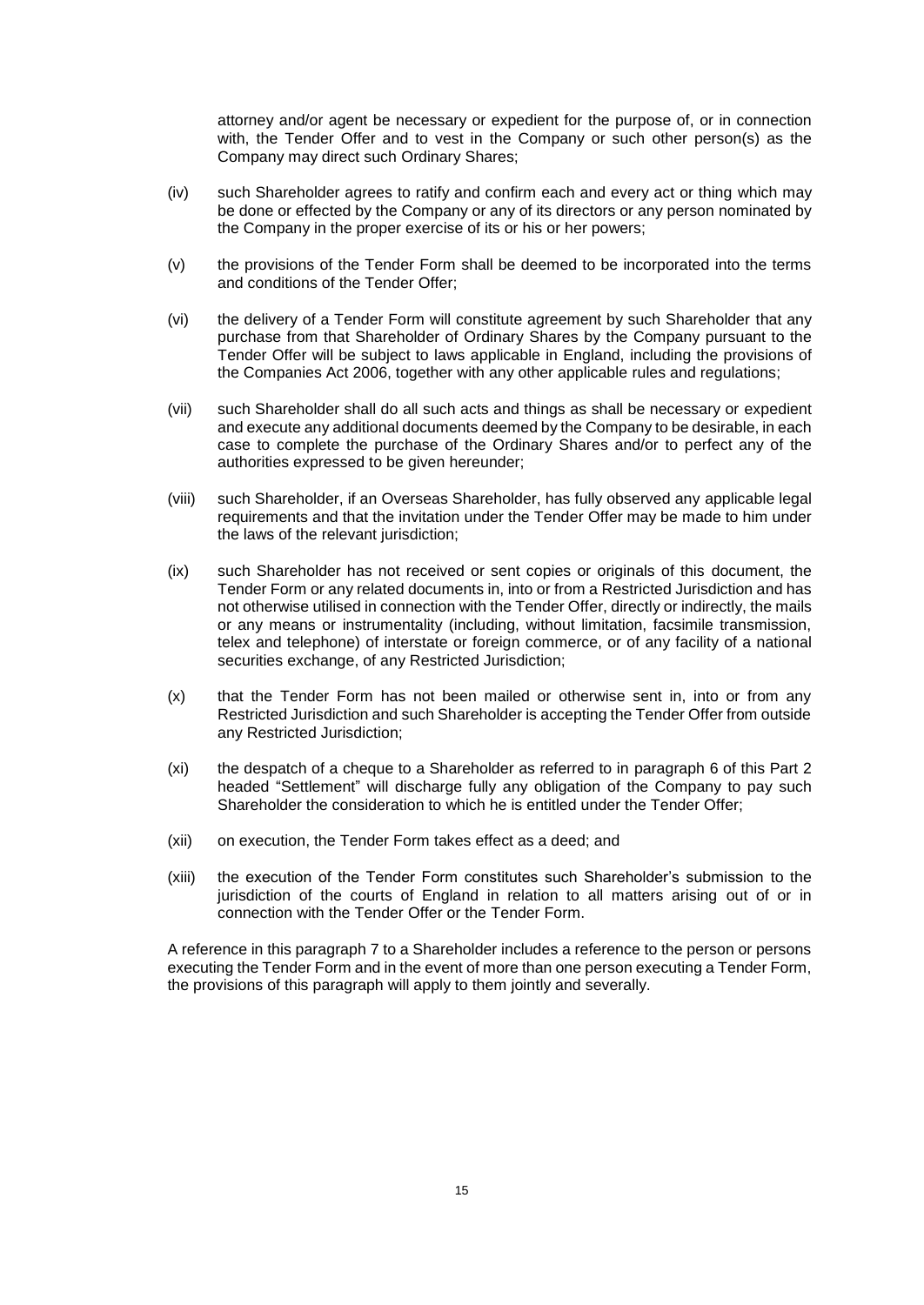#### **Appendix**

#### **Chairman and CEO Review and Strategic Report**

We are pleased to report that, despite the ongoing issues presented by the coronavirus pandemic for the period under review, the Group has delivered a resilient financial performance with a substantial improvement to the prior year. Despite school closures during January and February 2021 and two national lockdowns during the period under review, profit before taxation\* grew by 88% compared to the year ending September 2020, albeit this was for an extended 15 month period this year.

The Group's Education Recruitment business was impacted by school closures in the early part of 2021 and demand slowly improved during the remainder of the academic year following schools re-opening in March. In our Healthcare Recruitment businesses, demand in nursing homes only started to improve from the summer as restrictions eased. However, we saw improved trading conditions earlier in our NHS supply, which delivered resource for Covid related pressures during the winter and early spring in particular.

The Group continued its excellent progress on cash from the prior year to substantially strengthen its balance sheet over the period under report.

The Group also took the opportunity to revise its year-end to improve annual visibility on revenues and profitability from its Education Recruitment division, the largest area of Group profitability.

#### **Financial review**

Group revenue for the 15-month period ended 31 December 2021 was £96.8m compared with £69.7m for the year ended 30 September 2020.

Gross profit for the 15-month period ended 31 December 2021 was £22.1m compared with £15.2m for the year ended 30 September 2020.

Operating profit\* for the 15-month period ended 31 December 2021 was £4.9m compared with £2.7m for the year ended 30 September 2020.

Adjusted profit before taxation\* was £4.8m for the 15-month period ended 31 December 2021 compared with £2.6m for the year ended 30 September 2020.

\* before share based payment charges and contingent consideration.

*Cash*

Our cash position has continued to improve significantly during the period. Cash inflows of £3.3m have resulted in a cash balance of £9.3m at 31 December 2021. This is after outflows of £0.3m on deferred consideration and the payment of £1.5m (from a total of £1.6m) of deferred VAT as part of government support to businesses during the pandemic.

#### **Operational Highlights**

The period under review started six months into the restrictions imposed by the coronavirus pandemic and inevitably much of the year was therefore spent managing the Group's activities against this backdrop. We entered the year with a clear focus on managing the Group's core Recruitment Businesses through uncertain trading conditions and we are pleased to report a resilient performance.

Schools re-opened in September 2020 ahead of our new financial year following their closure five months earlier. Revenues in the first quarter were broadly similar to those of the same period prior to the pandemic but then schools were again closed during January and February 2021 which resulted in a 28% drop in comparable revenues for the second quarter. Demand slowly improved from schools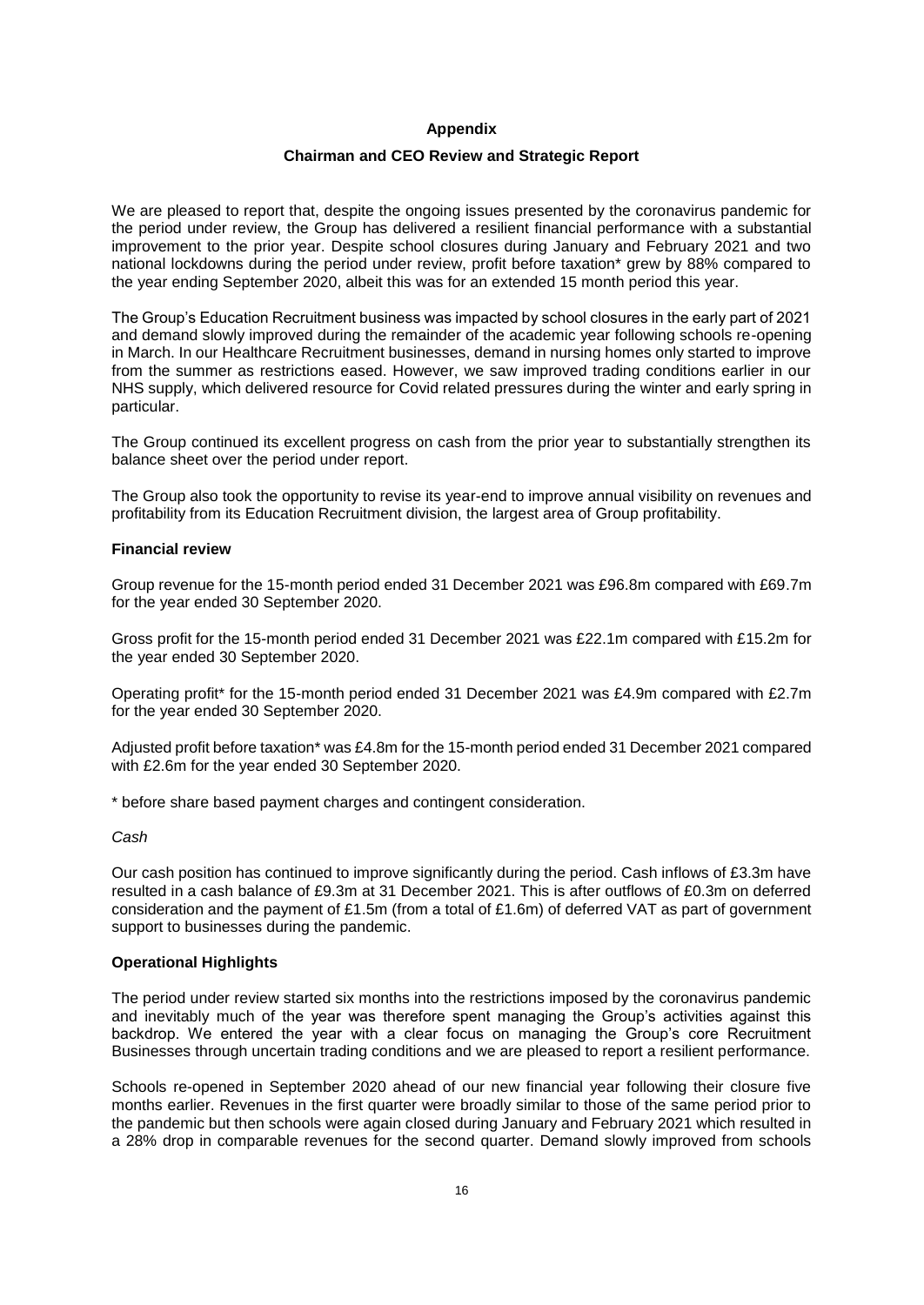upon their re-opening in March 2021 and this increased as the year progressed from higher than usual absence levels as a consequence of Covid.

The bolt-on acquisition we made in our Education business at the end of February 2020 was completed immediately prior to the pandemic and its restrictions. It therefore only really impacted trading performance in the 15-month financial period and we are pleased to report it has been fully integrated into our operations and is performing in line with expectations. The division also successfully launched a new organic branch in the M4 corridor that took the national branch network to 18 and further enhanced our geographic coverage.

Our Healthcare businesses experienced contrasting trading conditions. Operating Profit from NHS supply improved over the prior period, helped by increased demand from Covid related care and a return of more elective surgery. Conversely however, the nursing home market only showed signs of recovery from summer 2021 onwards, and saw profitability reduce by a similar amount to the gains made in the NHS business. The Healthcare Division also launched a business focussed on the delivery of specialist Complex Care in the final month of the previous financial year. We are pleased to report that it achieved profitability after six months of operation.

Another period of impressive cash generation has further strengthened the Group's balance sheet. Net Assets increased by £3.5m from £17.7m at 30 September 2020 to £21.2m at 31 December 2021, including a cash balance of £9.3m.

#### **Coronavirus Pandemic and Outlook**

The period under review was impacted by the pandemic throughout but the Board believes the Group navigated the challenges posed by this disruption particularly well. Staff turnover remained low and the Board would like to thank its staff and management for the significant efforts of all involved. The mass vaccination roll out and the Government's announcements on the removal of restrictions gives cause for optimism that the worst impacts of the virus may be behind us.

The Group's Education Recruitment division is hoping to benefit from a year without school closures and is currently seeing stronger demand than it would normally expect at this point in the academic year as a result of absences related to Covid. In our Healthcare businesses market conditions remain uncertain with reduced candidate availability hindering our ability to fulfil improving demand, though trading continues to steadily recover.

The Group's balance sheet leaves it well placed to pursue both organic and acquisition led opportunities as market conditions hopefully continue to normalise.

**John Foley Andrew Church** 

Non-Executive Chairman Chief Executive Officer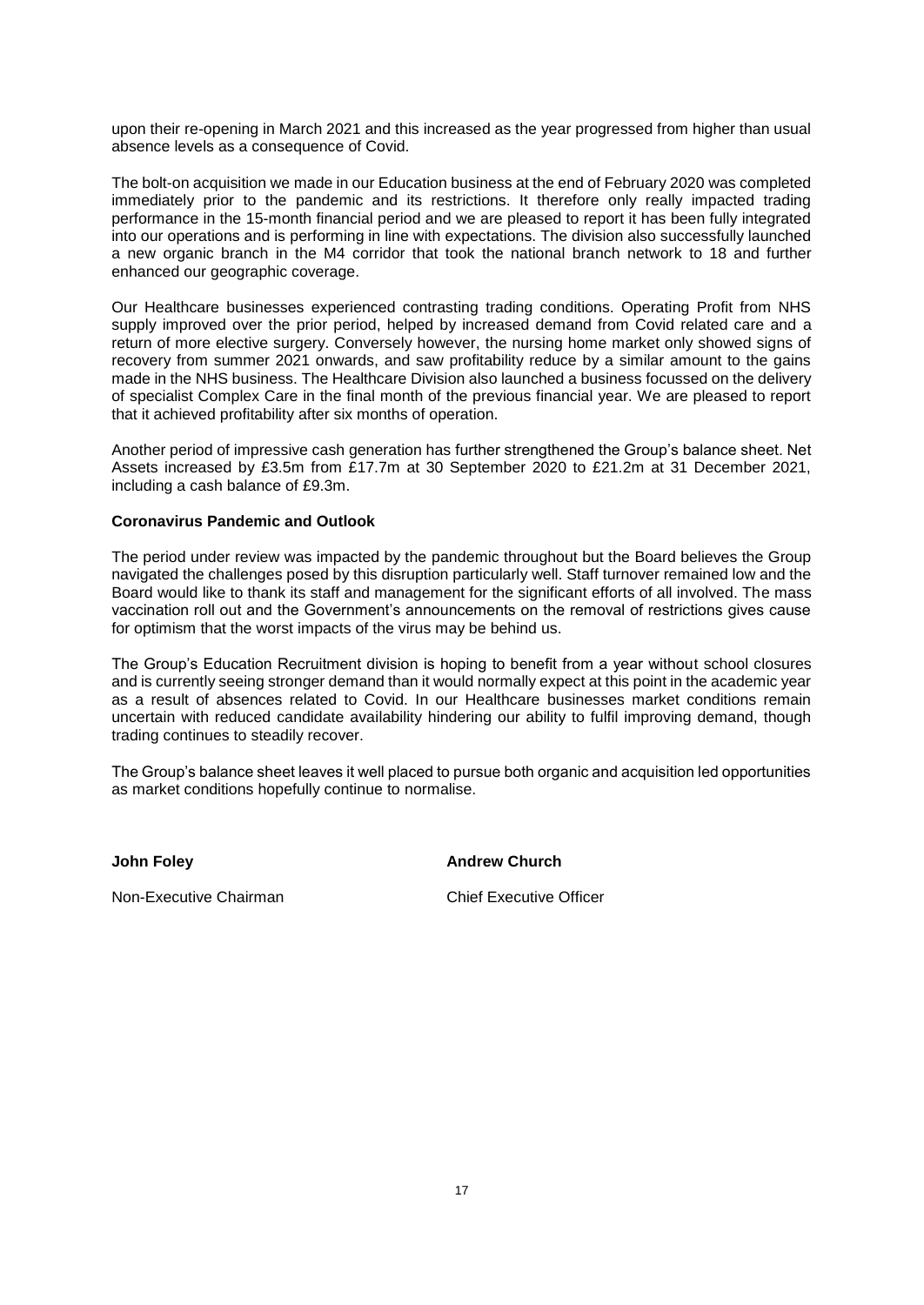# **Servoca Plc unaudited consolidated statement of comprehensive income for the 15 month period ended 31 December 2021**

|                                                                                                         | 15 month period ended 31 December 2021                                    |                                                                 | 12 month period ended 30 September 2020 |                                                                    |                                                          |                     |
|---------------------------------------------------------------------------------------------------------|---------------------------------------------------------------------------|-----------------------------------------------------------------|-----------------------------------------|--------------------------------------------------------------------|----------------------------------------------------------|---------------------|
|                                                                                                         | <b>Before</b><br>share based<br>payments &<br>contingent<br>consideration | <b>Share based</b><br>payments &<br>contingent<br>consideration | <b>Total</b>                            | Before<br>share based<br>payments &<br>contingent<br>consideration | Share based<br>payments &<br>contingent<br>consideration | Total               |
|                                                                                                         | ${\bf f}^{\prime}$ 000                                                    | £'000                                                           | ${\bf f}^{\prime}$ 000                  | $\rm{f}^{\prime}000$                                               | £'000                                                    | E'000               |
| <b>Continuing operations</b>                                                                            |                                                                           |                                                                 |                                         |                                                                    |                                                          |                     |
| Revenue<br>Cost of sales                                                                                | 96,755<br>(74, 646)                                                       |                                                                 | 96,755<br>(74, 646)                     | 69,660<br>(54, 448)                                                |                                                          | 69,660<br>(54, 448) |
| <b>Gross profit</b>                                                                                     | 22,109                                                                    |                                                                 | 22,109                                  | 15,212                                                             |                                                          | 15,212              |
| Administrative expenses                                                                                 | (17, 202)                                                                 | (343)                                                           | (17, 545)                               | (12, 506)                                                          | (328)                                                    | (12, 834)           |
| <b>Operating profit</b>                                                                                 | 4,907                                                                     | (343)                                                           | 4,564                                   | 2,706                                                              | (328)                                                    | 2,378               |
| Finance costs                                                                                           | (193)                                                                     |                                                                 | (193)                                   | (132)                                                              |                                                          | (132)               |
| Finance income                                                                                          | 114                                                                       |                                                                 | 114                                     |                                                                    |                                                          |                     |
| <b>Profit before taxation</b>                                                                           | 4,828                                                                     | (343)                                                           | 4,485                                   | 2,574                                                              | (328)                                                    | 2,246               |
| Tax charge                                                                                              | (946)                                                                     |                                                                 | (946)                                   | (464)                                                              |                                                          | (464)               |
| <b>Total comprehensive</b><br>income for the period/year,<br>from continuing operations                 | 3,882                                                                     | (343)                                                           | 3,539                                   | 2,110                                                              | (328)                                                    | 1,782               |
| Profit for the year from                                                                                |                                                                           |                                                                 |                                         |                                                                    |                                                          |                     |
| discontinued operations                                                                                 |                                                                           |                                                                 |                                         | 747                                                                |                                                          | 747                 |
| <b>Total comprehensive</b><br>income for the period/year<br>attributable to the owners<br>of the parent | 3,882                                                                     | (343)                                                           | 3,539                                   | 2,857                                                              | (328)                                                    | 2,529               |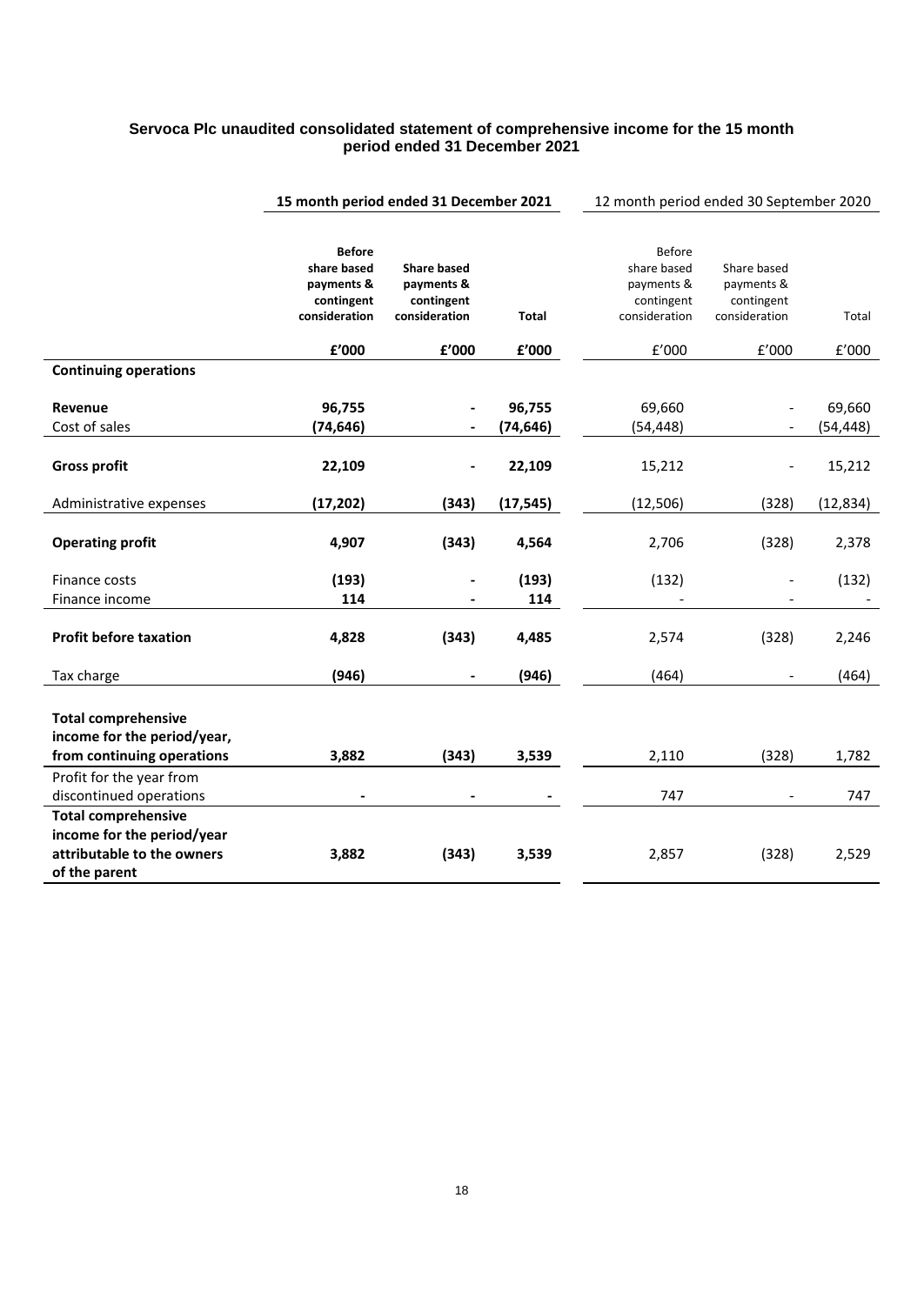# **Servoca Plc unaudited consolidated statement of financial position at 31 December 2021**

| 31 December                                        | 30 September |
|----------------------------------------------------|--------------|
| 2021                                               | 2020         |
| £'000                                              | f'000        |
| Assets                                             |              |
| <b>Non-current assets</b>                          |              |
| Investment in sublease                             | 485          |
| Fixed asset investment<br>600                      |              |
| 9,529<br>Intangible assets                         | 9,529        |
| 2,931<br>Property, plant and equipment             | 2,568        |
| <b>Total non-current assets</b><br>13,060          | 12,582       |
|                                                    |              |
| <b>Current assets</b>                              |              |
| Trade and other receivables<br>9,986               | 9,538        |
| Cash and cash equivalents<br>9,331                 | 6,003        |
| <b>Total current assets</b><br>19,317              | 15,541       |
| <b>Total assets</b><br>32,377                      | 28,123       |
| <b>Liabilities</b>                                 |              |
| <b>Non-current liabilities</b>                     |              |
| Lease liabilities<br>(1,998)                       | (1,710)      |
| <b>Total non-current liabilities</b><br>(1,998)    | (1,710)      |
|                                                    |              |
| <b>Current liabilities</b>                         |              |
| Trade and other payables<br>(8, 114)               | (7,655)      |
| Corporation tax payable<br>(521)                   | (594)        |
| Lease liabilities<br>(496)                         | (469)        |
| <b>Total current liabilities</b><br>(9, 131)       | (8, 718)     |
| <b>Total net assets</b><br>21,248                  | 17,695       |
|                                                    |              |
| Capital and reserves attributable to equity owners |              |
| of the Company                                     |              |
| Called up share capital<br>1,256                   | 1,256        |
| 202<br>Share premium account                       | 202          |
| 2,772<br>Merger reserve                            | 2,772        |
| (12, 268)<br>Reverse acquisition reserve           | (12, 268)    |
| Retained earnings<br>29,286                        | 25,733       |
| <b>Total equity</b><br>21,248                      | 17,695       |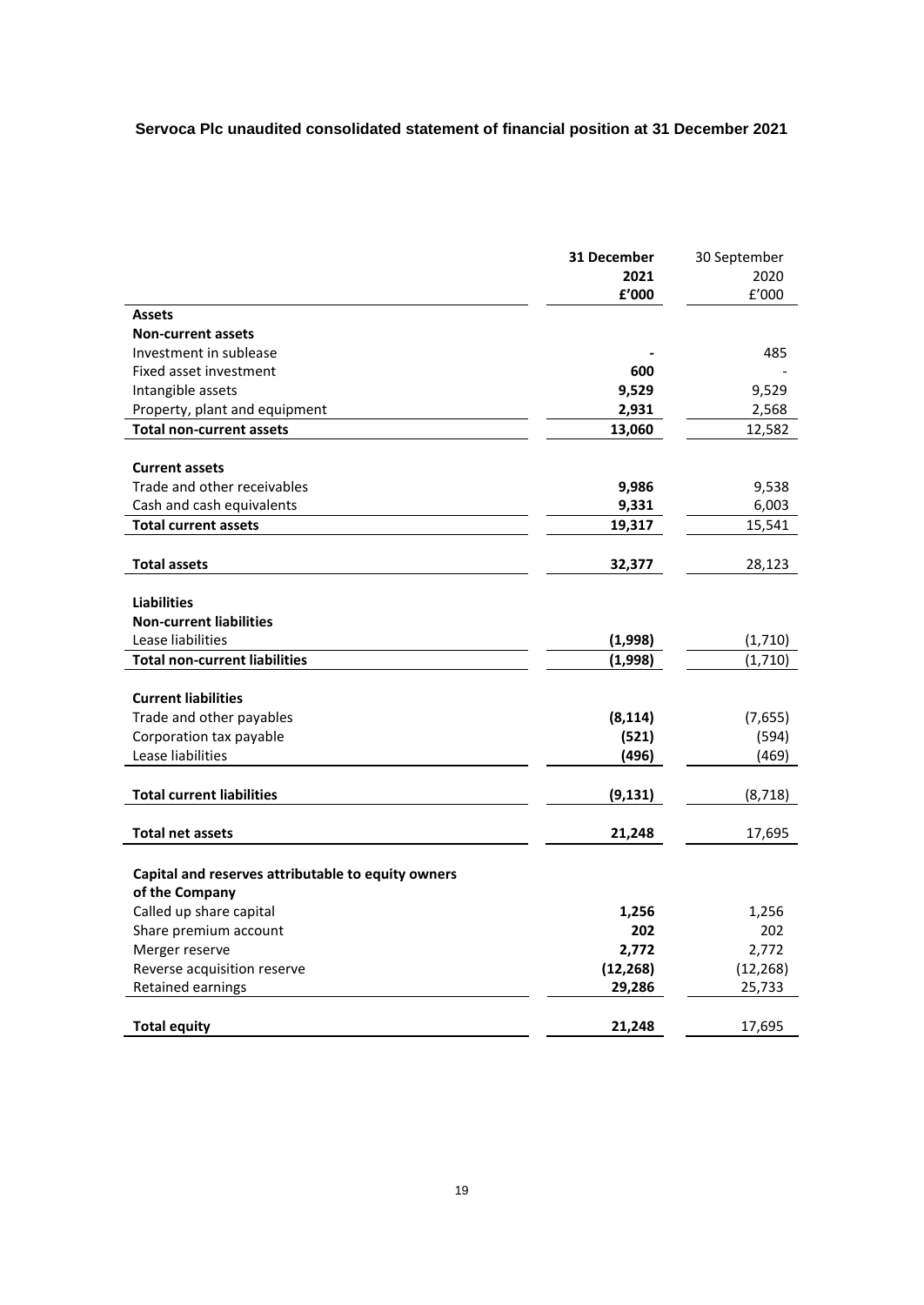#### **Servoca Plc unaudited consolidated statement of changes in equity for the 15 month period ended 31 December 2021**

|                                                                                   | <b>Share</b><br>capital | Share<br>premium | Merger<br>reserve | Reverse<br>acquisition<br>reserve | Retained<br>earnings | <b>Total</b><br>equity |
|-----------------------------------------------------------------------------------|-------------------------|------------------|-------------------|-----------------------------------|----------------------|------------------------|
|                                                                                   | £'000                   | £'000            | £'000             | £'000                             | £'000                | £'000                  |
| Balance as at 30 September 2019<br>attributable to equity owners of the           |                         |                  |                   |                                   |                      |                        |
| parent                                                                            | 1.256                   | 202              | 2,772             | (12, 268)                         | 23,204               | 15,166                 |
| Profit for the year being total<br>comprehensive profit for the year              |                         |                  |                   |                                   | 2,529                | 2,529                  |
| <b>Transactions with owners:</b><br>Share based payment expense                   |                         |                  |                   |                                   |                      |                        |
| <b>Total transactions with owners</b>                                             |                         |                  |                   |                                   |                      |                        |
| Balance as at 30 September 2020<br>attributable to equity owners of the<br>parent | 1,256                   | 202              | 2,772             | (12, 268)                         | 25,733               | 17,695                 |
|                                                                                   |                         |                  |                   |                                   |                      |                        |
| Profit for the period being total<br>comprehensive profit for the period          |                         |                  |                   | $\overline{\phantom{a}}$          | 3,539                | 3,539                  |
| <b>Transactions with owners:</b><br>Share based payment expense                   |                         |                  |                   |                                   | 14                   | 14                     |
|                                                                                   |                         |                  |                   |                                   |                      |                        |
| <b>Total transactions with owners</b>                                             |                         |                  |                   |                                   | 14                   | 14                     |
| Balance as at 31 December 2021                                                    |                         |                  |                   |                                   |                      |                        |
| attributable to equity owners of the<br>parent                                    | 1,256                   | 202              | 2,772             | (12, 268)                         | 29,286               | 21,248                 |